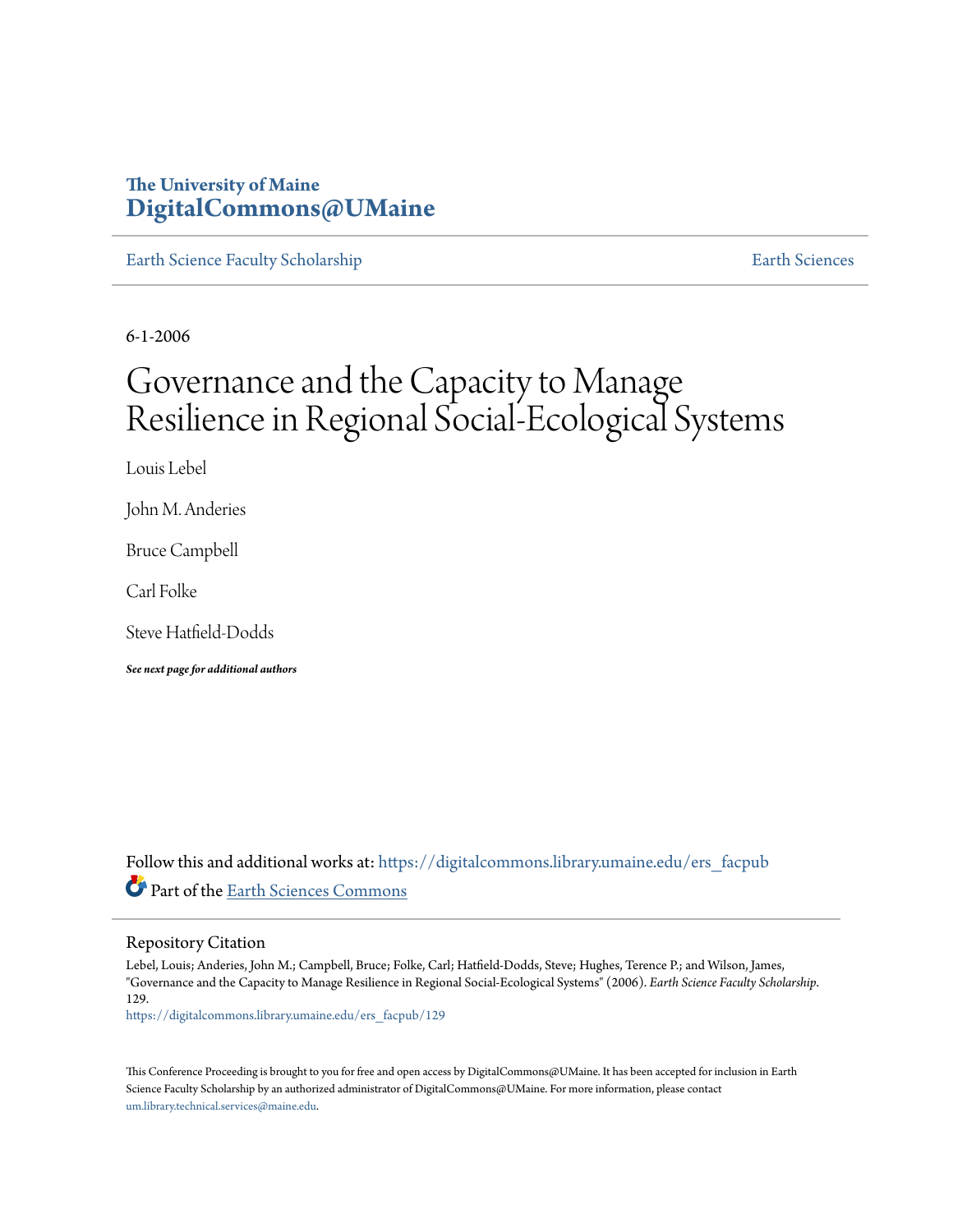#### **Authors**

Louis Lebel, John M. Anderies, Bruce Campbell, Carl Folke, Steve Hatfield-Dodds, Terence P. Hughes, and James Wilson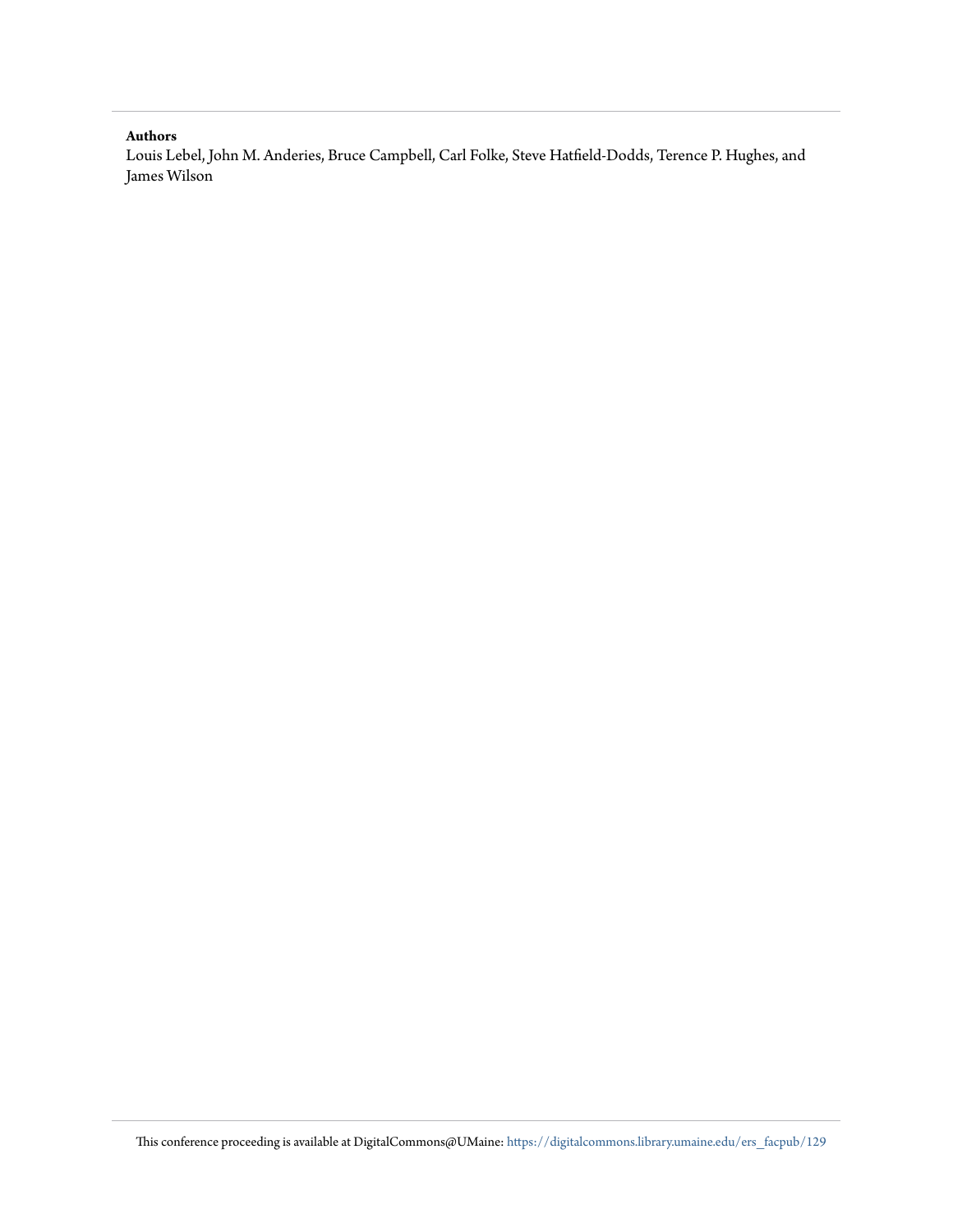# *Insight*, part of a Special Feature on [Exploring Resilience in Social-Ecological Systems](http://www.ecologyandsociety.org/viewissue.php?sf=22) **Governance and the Capacity to Manage Resilience in Regional Social-Ecological Systems**

*[Louis Lebel](mailto:llebel@loxinfo.co.th)<sup>1</sup> , [John M. Anderies](mailto:m.anderies@asu.edu)<sup>2</sup> , [Bruce Campbell](mailto:b_campbell@site.ntu.edu.au)<sup>3</sup> , [Carl Folke](mailto:calle@system.ecology.su.se)<sup>4</sup> , [Steve Hatfield-Dodds](mailto:Steve.Hatfield.Dodds@csiro.au)<sup>5</sup> , Terry P. Hughes<sup>6</sup> [, and James Wilson](mailto:terry.hughes@jcu.edu.au)<sup>7</sup>*

ABSTRACT. The sustainability of regional development can be usefully explored through several different lenses. In situations in which uncertainties and change are key features of the ecological landscape and social organization, critical factors for sustainability are resilience, the capacity to cope and adapt, and the conservation of sources of innovation and renewal. However, interventions in social-ecological systems with the aim of altering resilience immediately confront issues of governance. Who decides what should be made resilient to what? For whom is resilience to be managed, and for what purpose? In this paper we draw on the insights from a diverse set of case studies from around the world in which members of the Resilience Alliance have observed or engaged with sustainability problems at regional scales. Our central question is: How do certain attributes of governance function in society to enhance the capacity to manage resilience? Three specific propositions were explored: (1) participation builds trust, and deliberation leads to the shared understanding needed to mobilize and self-organize; (2) polycentric and multilayered institutions improve the fit between knowledge, action, and social-ecological contexts in ways that allow societies to respond more adaptively at appropriate levels; and (3) accountable authorities that also pursue just distributions of benefits and involuntary risks enhance the adaptive capacity of vulnerable groups and society as a whole. Some support was found for parts of all three propositions. In exploring the sustainability of regional social-ecological systems, we are usually faced with a set of ecosystem goods and services that interact with a collection of users with different technologies, interests, and levels of power. In this situation in our roles as analysts, facilitators, change agents, or stakeholders, we not only need to ask: The resilience of what, to what? We must also ask: For whom?

Key Words: *governance; resilience; adaptive capacity; institutions; accountability; deliberation; participation; social justice; polycentric institutions; multilayered institutions*

#### **INTRODUCTION**

Economic growth, rapid technological change, and the expansion of scientific knowledge have made societies more and more confident in their abilities to "manage" regional environmental change. A paradigm based on planning for efficiency, standardizing for easier social control, and reducing variability has come to pervade bureaucratic practices. Environmental problems are framed as technical and administrative challenges devoid of politics. People need to be informed and persuaded about the right and wrong uses of ecosystems, and penalized if they do not follow the right practice.

With good information and technical skills, the future can be blueprinted.

Over the past few decades, this view of the world has been challenged again and again by practical experience (e.g., Ostrom 1990, Ostrom 1999, Anderies et al. 2004). It now appears that some of the earlier confidence was misplaced and that key elements of our understanding of how regional social-ecological systems evolve were wrong (Berkes et al. 2003, Ostrom 2003; E. Ostrom and M. Janssen, *unpublished manuscript*). Uncertainties and nonlinearities often arise from both complex internal feedbacks and from interactions with structures and processes operating at other scales

<sup>&</sup>lt;sup>1</sup>Chiang Mai University, <sup>2</sup>Arizona State University, <sup>3</sup>Northern Territory University, <sup>4</sup>Stockholm University, <sup>5</sup>CSIRO, <sup>6</sup>James Cook University, <sup>7</sup>University of Maine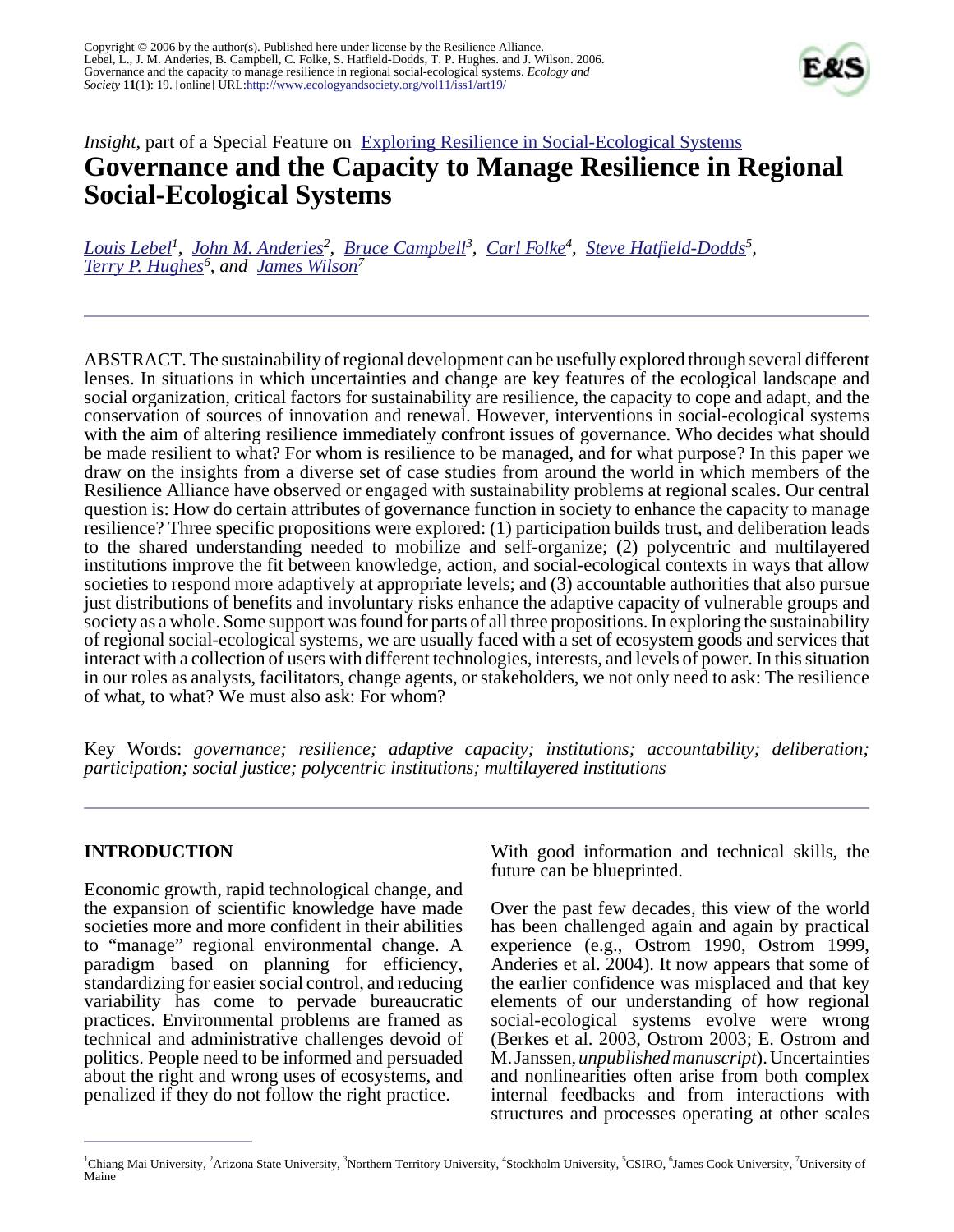(Gunderson and Holling 2002). Expert knowledge is incomplete and biased, and participation does not always make things better (Jasanoff and Wynne 1998, Rayner 2003). There is no optimal best crop, land management practice, or strategy. Ecosystems may exist in multiple alternate stable states (Scheffer and Carpenter 2003). Regional systems invariably yield a complex mixture of ecosystem goods and services, each with its own set of stakeholders (Walker et al. 2002, Lebel 2004). Taken together, this has meant that attempts by authorities to tighten control, for example, by excluding disturbances like fires or floods or by establishing alternative property rights systems, have often led, paradoxically, to the creation of larger, more difficult challenges for society than the original set of problems (Holling and Meffe 1996).

The alternative to trying to maintain, or transform to, a system configuration that is very narrowly defined is to manage resilience. Resilience is a measure of the amount of change a system can undergo and still retain the same controls on structure and function or remain in the same domain of attraction (Carpenter et al. 2001, Holling 2001, Walker et al. 2002). To derive useful measures for a particular social-ecological system, we need to be specific about both the portfolio of challenges and the components of the system at risk that are of interest (Carpenter et al. 2001). In regional systems, this usually means considering several different interests and ecosystem goods or services. By managing resilience, we mean building or eroding the resilience of particular system configurations. At the regional scale, feasible management interventions by authorities or through social mobilization are, at any particular time, relatively modest compared to the full suite of factors that affect ecosystems and the behavior of the actors involved. Unconventionally, management might consist of discouraging interventions and allowing disturbances such as fires to burn or flood waters to take their course.

Strengthening the capacity of societies to manage resilience is critical to effectively pursuing sustainable development. This pursuit is a dynamic challenge in which it may be desirable, at certain times, to enhance resilience, e.g., when a system is in a domain of attraction associated with a desirable system configuration, and at other times to erode and help transform a system, e.g., when it is in a domain associated with an undesirable configuration. However, who decides when to intervene and

identifies the desirable system configurations? Who decides what portfolio of challenges the system should be made resilient to and which are of priority interest? How are those decisions made? Who controls implementation? What are the consequences of alternative courses of action for different stakeholder groups?

These are fundamentally questions about the politics of managing resilience and vulnerability. In this paper, we look at how various institutions, configurations of actors, and social processes shape such politics. The central question we address in this paper is: How do certain attributes of governance function in society to enhance the capacity to manage resilience?

#### **GOVERNANCE AND THE CAPACITY TO MANAGE RESILIENCE**

Governance, the structures and processes by which societies share power, shapes individual and collective actions (Young 1992). Governance includes laws, regulations, discursive debates, negotiation, mediation, conflict resolution, elections, public consultations, protests, and other decisionmaking processes. Governance is not the sole purview of the state through government, but rather emerges from the interactions of many actors, including the private sector and not-for-profit organizations. It can be formally institutionalized or expressed through subtle norms of interaction or even more indirectly by influencing the agendas and shaping the contexts in which actors contest decisions and determine access to resources.

## **Governance attributes**

The kinds of attributes we are initially interested in are those frequently considered to be part of "good" governance, e.g., participation, representation, deliberation, accountability, empowerment, social justice, and organizational features such as being multilayered and polycentric (Fig. 1).

The amount of public participation by nonstate actors in decision-exploring processes through to implementation, monitoring, and sanctioning varies from the provision of information by authorities to various levels of consultation, collaboration, and empowerment (IAP2 2004). Public participation often broadens the range of interests and issues that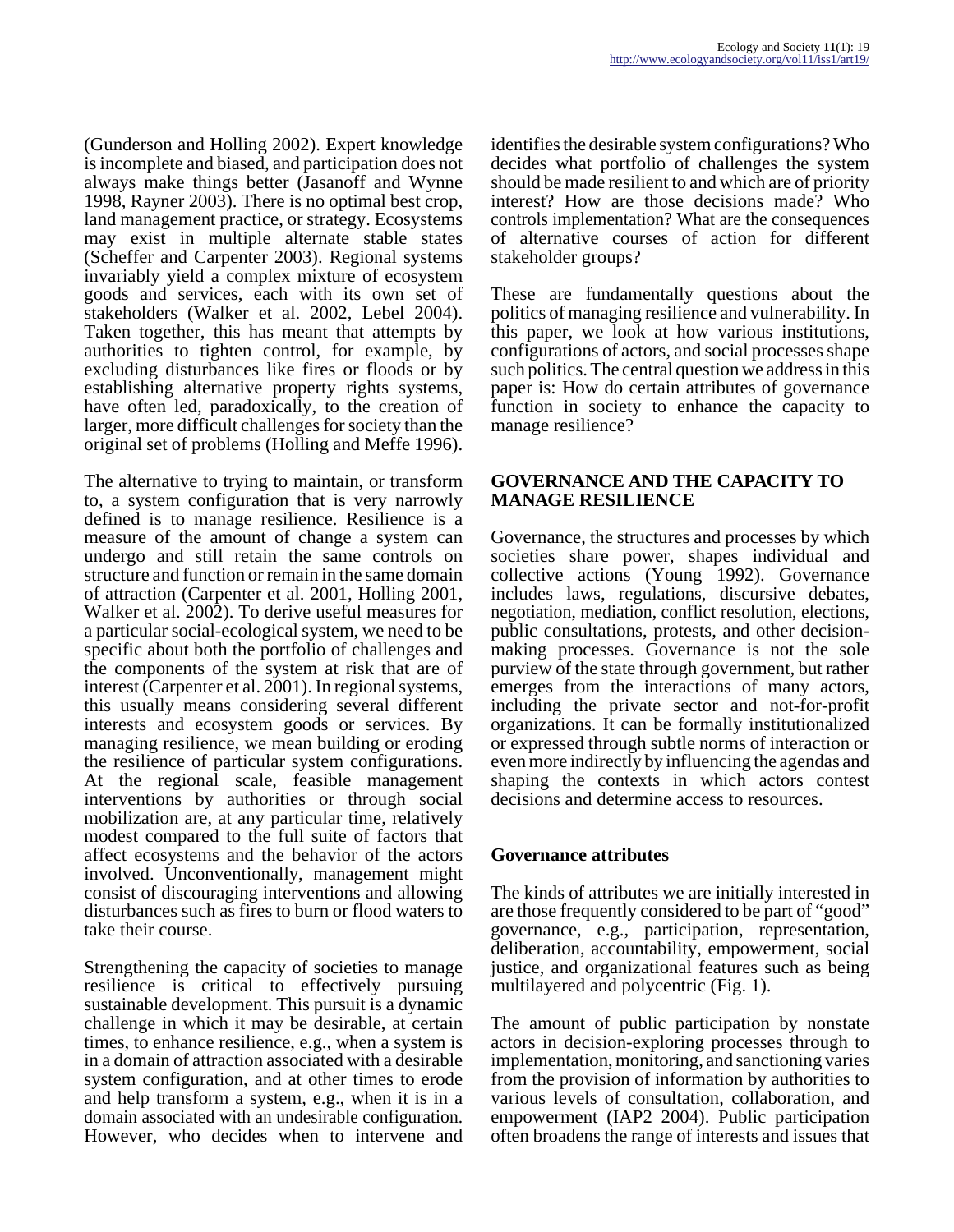

**Fig. 1**. Associations between selected attributes of governance systems and the capacity to manage resilience.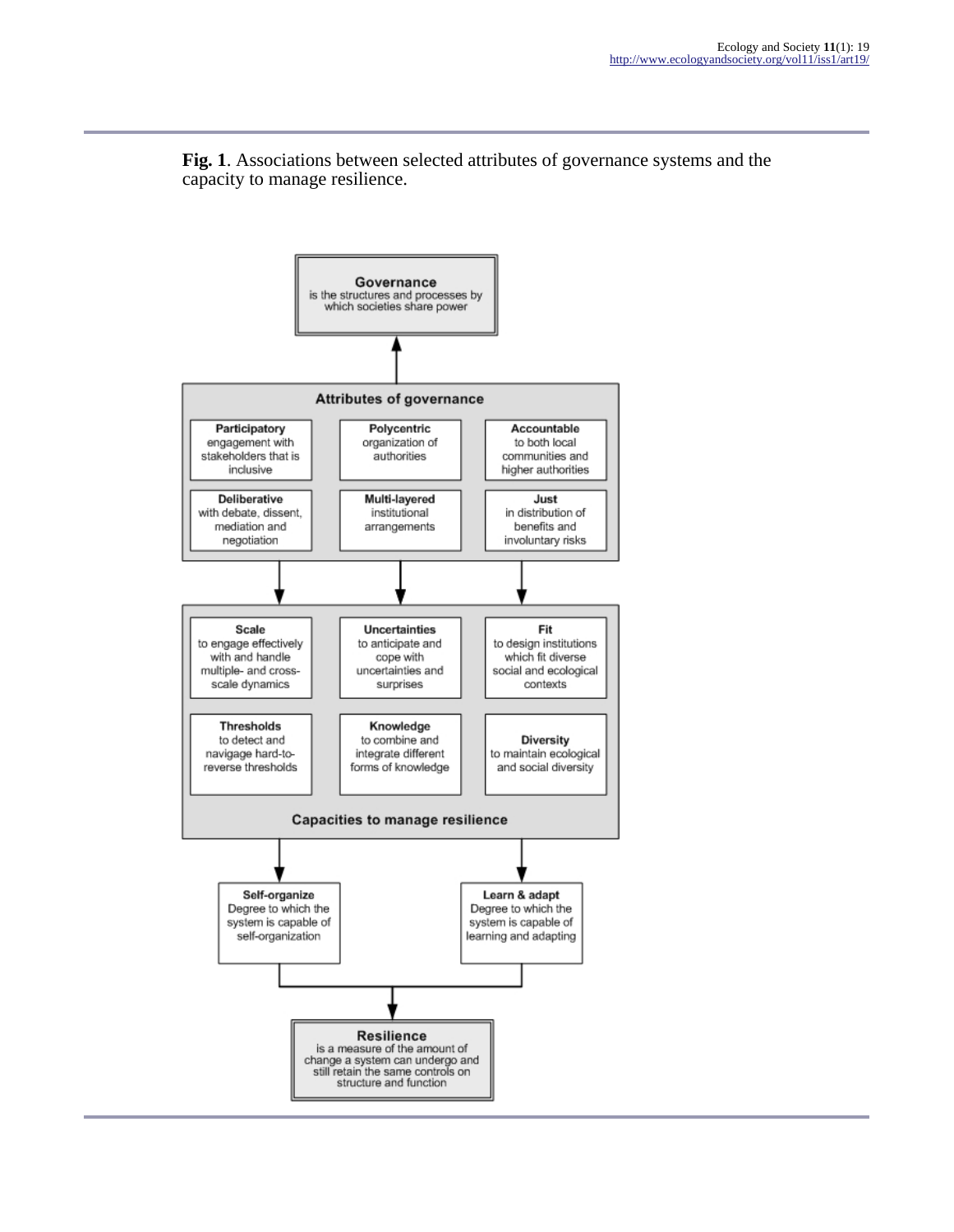need to be considered, because different stakeholders assign different values to different ecosystem services and risks. Deliberation is a process of open communication, discussion, and reflection among actors who have alternative political viewpoints and understandings (Leeuwis 2000, Roling 2002). When it works well, deliberation makes it possible to learn about the views and motivations of others even when their positions remain fixed (Schusler et al. 2003). Deliberation can take place in many settings, both formal and informal, including through networks when people are more dispersed (Dryzek 1999). Deliberative processes can help citizens and scientists or experts better understand each other (Backstrand 2003). Discursive legitimacy may even be an important alternative or compliment to representational democracy (Dryzek 1990, Dryzek 1999).

Polycentric institutions, by definition, have multiple centers or authorities. This is thought to create opportunities for understanding and for servicing needs in spatially heterogeneous contexts (Imperial 1999, McGinnis 1999, Cash 2000). Typically, such systems are also multilayered. A simple example is federal systems. Polycentric, multilayered arrangements do not have to be neatly hierarchical. Multilayered institutional arrangements can be important for handling scale-dependent governance challenges as well as cross-scale interactions (Young 1994, Berkes 2002, E. Ostrom and M. Janssen, *unpublished manuscript*). Multilayered governance creates possibilities for moderating vertical interplay among institutions (Berkes 2002, Young 2002, Lebel 2005). The conventional criticism of polycentric and multilayered arrangements is that there is inefficient overlapping of co-ordination and administrative responsibilities.

By accountability, we mean whether authorities are obliged to provide information and explain decisions and actions or inactions and whether they can be sanctioned when those answers are unsatisfactory (Agrawal and Ribot 1999). Although local authorities are often accountable upward to the central authorities of the state, accountability downward is often weak in natural resources management (Ribot 2002). Accountability also applies to more horizontal relationships, for example, between expert advisory or consultant bodies and state resource management agencies (Cash et al. 2003). There are many mechanisms that can contribute to accountability, including

transparency, independent monitoring, polycentricity, separation of powers, legal recourse, budget control, and a free media (Ribot 2002). Social justice is the central goal of good governance. Unjust distribution of benefits and involuntary risks from environmental changes usually requires proactive efforts to address inequities (Low and Gleeson 1998, Forsyth 2003). Injustices arise from repressive social control and, more subtly, from structural inequalities of power and life circumstances (Swyngedouw and Heynen 2003, Barry 2005).

## **Capacity to manage resilience**

A society's ability to manage resilience resides in actors, social networks, and institutions. The condition and properties of the ecosystems that people use can make management an easy or a hard task. As a first step, it is helpful to break down this ability into capacities for self-organization, adaptation, and learning (Fig. 1). A capacity for selforganization means that a system has ways to maintain and re-create its identity. Although most systems are linked to, and impacted by, other systems, self-organizing systems are able to buffer the impacts of other systems and do not need to be continually invested in, subsidized, or replenished from outside to persist (Ostrom 1999, Carpenter et al. 2001, Holling 2001). The ability to learn and adapt implies that a system can get better at pursuing a particular set of management objectives over time and at tackling new objectives when the context changes (Adger et al. 2005, Brooks et al. 2005, Folke et al. 2005). This ability may be further broken down (Fig. 1).

The capacity to cope with nonlinearities or other forms of surprise and uncertainty requires an openness to learning, an acceptance of the inevitability of change, and the ability to treat interventions as experiments or adaptive management (Gunderson 1999, Adger 2000, Pahl-Wostl and Hare 2004, Adger and Vincent 2005). The capacity to effectively combine or integrate understanding gained from different sources and forms of knowledge, including tacit and formal knowledge, increases the likelihood that the key thresholds and components of diversity will be acknowledged (Berkes and Folke 1998, Berkes 1999). The ability to detect hard-to-reverse thresholds in a timely matter is important because it could allow societies to take measures to prevent ecosystems from crossing thresholds and ending up in another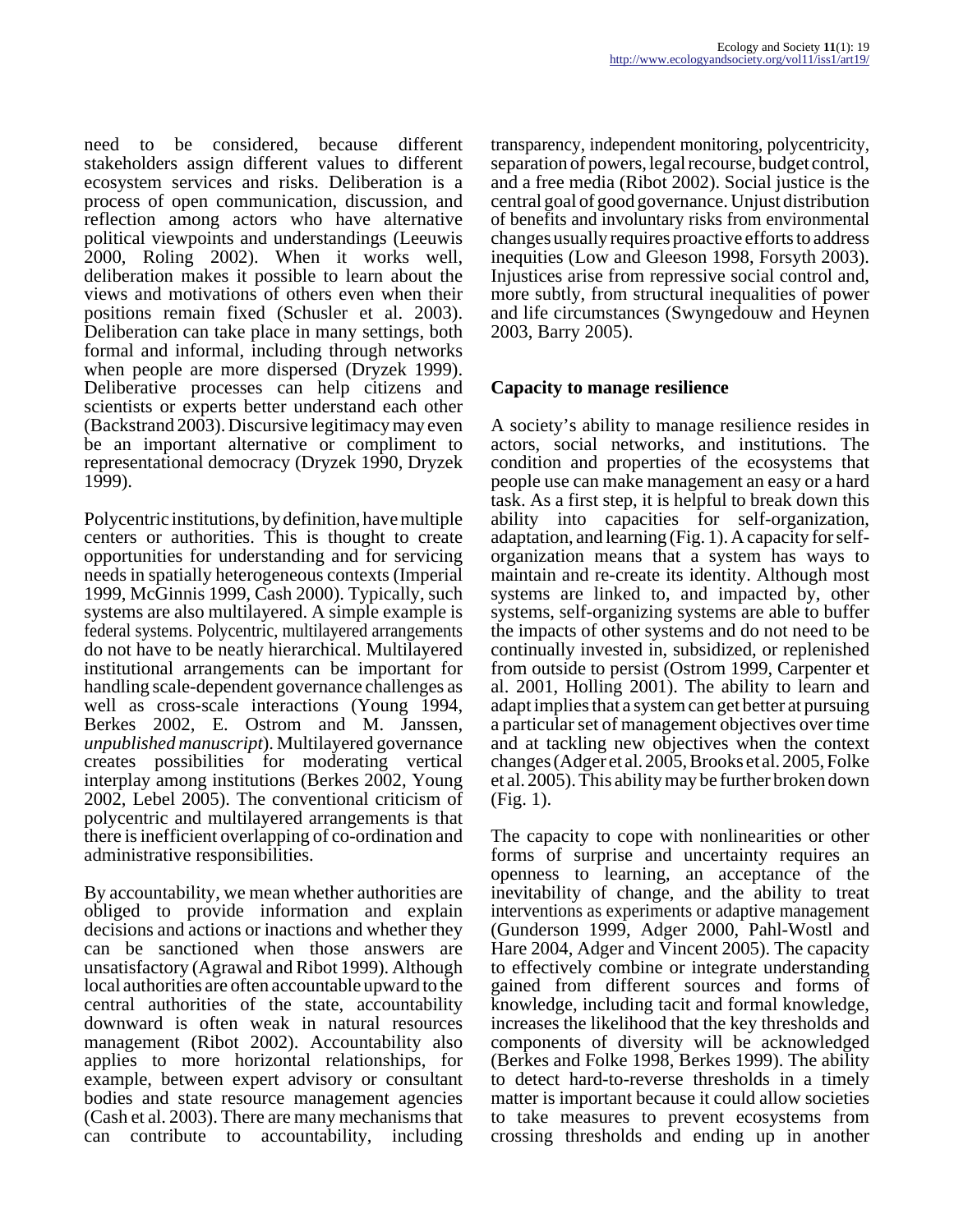undesirable basin of attraction (Holling 1978, Carpenter et al. 2001, Scheffer and Carpenter 2003). The capacity to build and maintain social and ecological diversity is important as a source of renewal and reorganization following major crises (Peterson 2000, Ostrom 2005). The capacity to build knowledge about ecological processes into institutions should improve the fit between rules and ecosystems even as they go through dynamic cycles (Holling 1986, Walters 1986, Berkes 1999, Gunderson 2000, Young 2002, Folke et al. 2003). The ability to engage effectively at multiple scales is crucial for regional systems because they are invariably subject to powerful external influences, including changes in regulations, investments, and the environment (Berkes 2002, Young 2002).

#### **Association between governance and the ability to manage resilience**

This paper explores the association between attributes of governance and the ability to manage resilience in a set of case studies undertaken by the Resilience Alliance (Table 1). The cases are diverse, covering situations in both developed and developing countries and involving marine, wetland, urban, and forested ecosystems. An outcome of the early rounds of exploration of the case studies was an initial list of questions about the relationships between governance and the ability to manage resilience in terms of (1) participation and deliberation, (2) polycentricism and multilayeredness, and (3) accountability and social justice. Most of the studies represented nuanced or more specific variants of Proposition 8 in the overview paper of this special issue, which states that adaptability is primarily determined by (1) the absolute and relative forms of social, human, natural, manufactured, and financial capital and (2) the system of institutions and governance. Over time, this list of questions was refined to three propositions related to attributes of governance and the capacity to manage resilience. The rest of this paper is organized around a discussion of these three propositions. Each section has the same structure. First, we introduce the proposition and explain the reasoning behind it. We then explore three or four case studies in modest depth. We end with comparative observations drawing on additional cases when appropriate and identifying other critical issues.

# **PARTICIPATION AND DELIBERATION**

The first proposition we examine is: Participation builds the trust, and deliberation the shared understanding, needed to mobilize and selforganize.

Our argument is as follows. Public participation allows differences in interests and interactions with other issues to be brought forward for public scrutiny. Deliberation allows the differences in interests, perceptions, and explanations to be explored without forcing consensus. Trust and shared understanding are built up through repeated interactions of stakeholders and enable social learning (T. K. Ahn, *unpublished manuscript*; T. K. Ahn and E. Ostrom, *unpublished manuscript*). These form the foundation for mobilizing around new issues such as looming thresholds and selforganizing around innovative solutions or after crises.

# **Great Barrier Reef, Australia**

Consultation by the authorities to gain public acceptance of unfamiliar management measures and the need for action to support resilience have been an important part of the management of the Great Barrier Reef of Australia. Until relatively recently, public perception of the Great Barrier Reef was of a system that is vast, pristine, and robust. Research, monitoring, and assessments suggest otherwise. The reef has experienced serial depletion of stocks over the past 150 yr as a result of industrialscale fishing for pearl oyster shell, sea cucumbers, sharks, turtles, dugongs, and whales. Nutrient runoff from land has increased fourfold compared to precolonial times because of changes in agricultural practices. Population explosions of crown-of-thorns starfish have reduced coral cover, which has declined by 50% over the past 40 yr. Bleaching and mortality events caused by global warming are increasing in frequency and scale. The Great Barrier Reef Marine Park Authority (GBRMPA) is the consultative multistakeholder body that manages what is the largest marine protected area in the world. In 2002, it initiated an ambitious consultancy and public participation exercise to assist with plans for enhancing the level of protection of reef resources. There was immense public interest and involvement. More than 31,000 written submissions were received by the GBRMPA in response to 360 meetings and 88 newspaper advertisements. The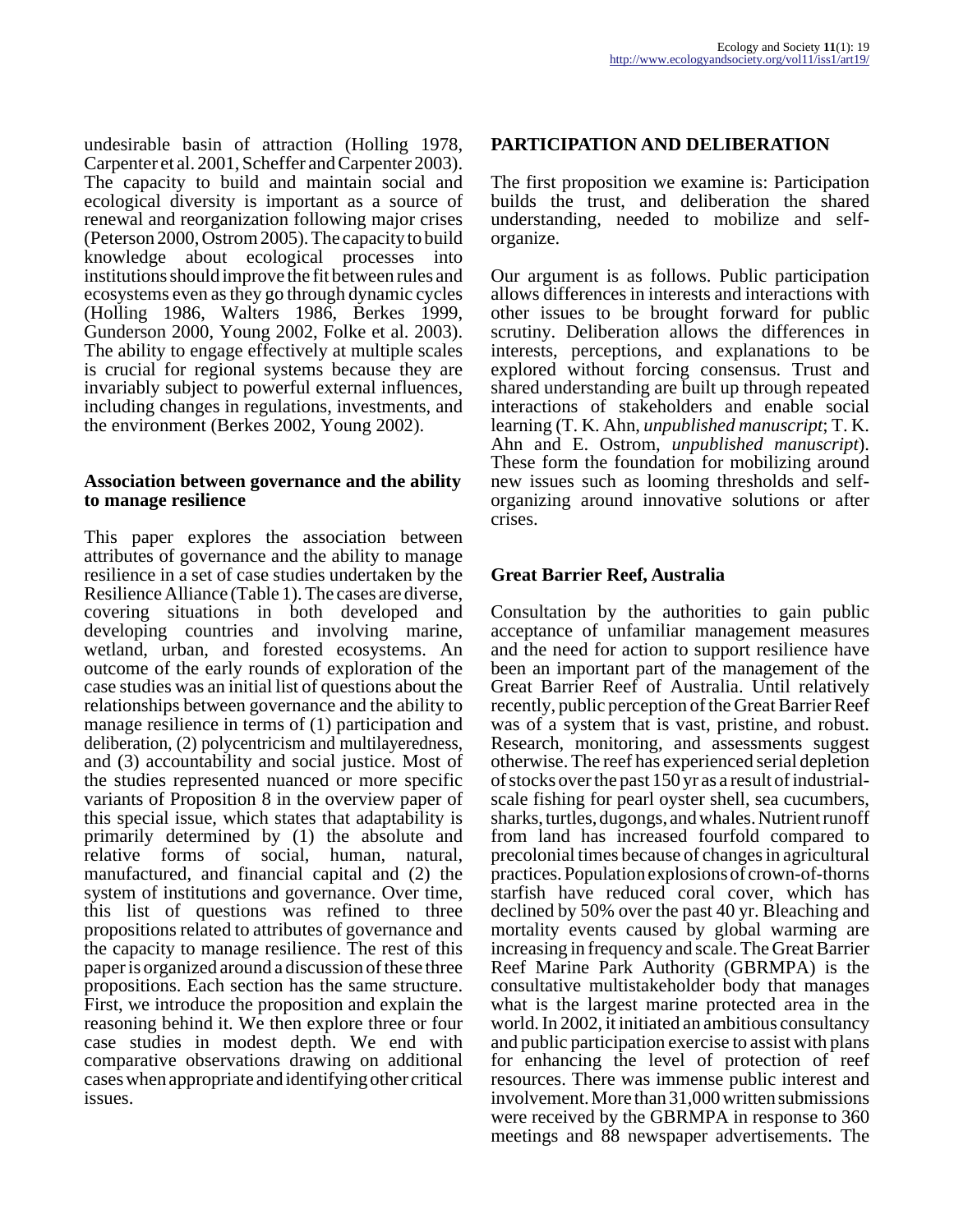|                                                  | Forest |   |   | Wetlands Tourism Agricult- Fisheries<br>ure |   | Urban |
|--------------------------------------------------|--------|---|---|---------------------------------------------|---|-------|
| Everglades wetlands, Florida, USA                |        | X | X | X                                           |   | X     |
| Goulburn-Broken Catchment, Australia             |        |   |   | X                                           |   |       |
| Great Barrier Reef Marine Park, Australia        |        |   | X |                                             | X |       |
| Gulf of Maine groundfishery, USA                 |        |   |   |                                             | X |       |
| Kristianstad water realm, Sweden                 |        | X | X |                                             |   | X     |
| Northern Highlands Lake District, Wisconsin, USA |        |   | X | X                                           | X | X     |
| Mae Nam Ping Basin, Chiang Mai, Thailand         | X      |   | X | X                                           |   | X     |
| Malinau District, East Kalimantan, Indonesia     | X      |   |   | X                                           |   |       |
| Chisasibi Cree areas, James Bay, Quebec, Canada  | X      |   |   |                                             | X |       |

# **Table 1**. A concise summary of the main case studies referred to in this paper.

Geographic location

 $=$ 

Institutional focus

Goods and services of interest

Geographic location

|                                                  | Minority<br>rights | Vertical in-<br>terplay | Science-<br>policy bo-<br>undary | User asso-<br>ciations | Regional<br>organization |
|--------------------------------------------------|--------------------|-------------------------|----------------------------------|------------------------|--------------------------|
| Everglades wetlands, Florida, USA                |                    | X                       | X                                |                        | X                        |
| Goulburn-Broken catchment, Australia             |                    |                         | X                                |                        | X                        |
| Great Barrier Reef Marine Park, Australia        | X                  |                         | X                                |                        | X                        |
| Gulf of Maine groundfishery, USA                 |                    | X                       | X                                | X                      |                          |
| Kristianstad water realm, Sweden                 |                    | X                       |                                  |                        | X                        |
| Northern Highlands Lake District, Wisconsin, USA |                    |                         | X                                | X                      |                          |
| Mae Nam Ping Basin, Chiang Mai, Thailand         | X                  | X                       |                                  | X                      | X                        |
| Malinau District, East Kalimantan, Indonesia     | X                  | X                       |                                  |                        | X                        |
| Chisasibi Cree areas, James Bay, Quebec, Canada  | X                  |                         |                                  | X                      | X                        |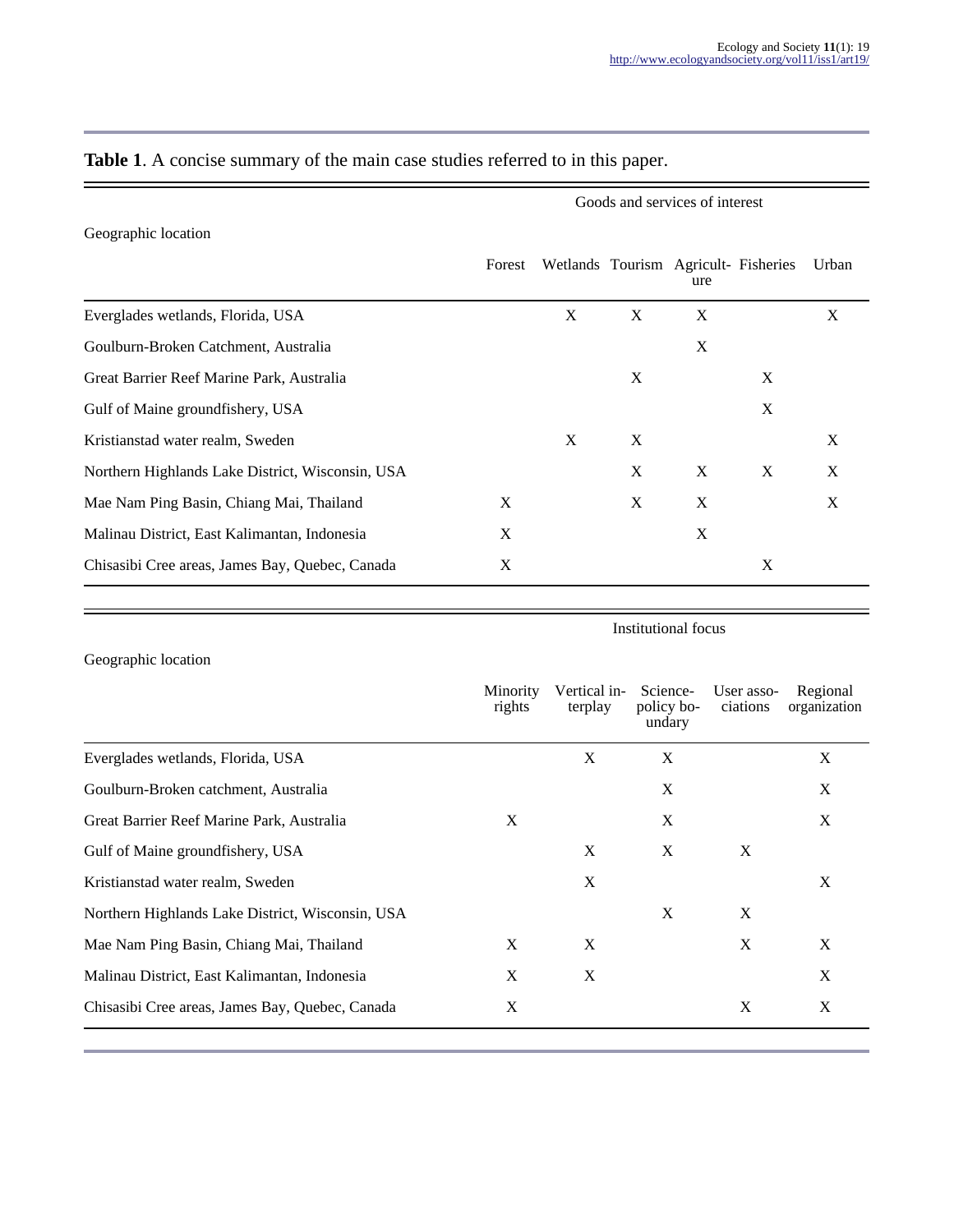resultant rezoning of the marine park increased the area of no-take reserves from  $<$  5 to 33% from July 2004 (Jago et al. 2004). Strong support for rezoning came from all political parties, the tourism industry, conservation groups, and scientists, with significant opposition from local recreational and commercial fishers. To satisfy the latter, the GBRMPA changed the location of the boundaries drawn on a draft plan, and the federal government compensated commercial fishers who lost income. The new zoning plan incorporates an improved system for managing the sustainable use of the marine park by indigenous communities based on consultative Traditional Use of Marine Resources Agreements (GBRMPA 2004). As a result of improved awareness, fishers are increasingly willing to support no-take reserved areas for the sake of improved resilience and the long-term sustainability of fish stocks. The rezoning would not have been possible without public consultation.

# **Kristianstad Vattenrike, Sweden**

In our next example, a trusted public authority was the outcome rather than the driver of public participation and deliberation. The Kristianstad Water Realm in Sweden was set aside as a reserve in the early 1970s. The wetlands, long viewed as worthless swamps, are interspersed within and around human settlements in a town with 70,000 inhabitants (Magnusson 2004). Management initially struggled to halt the degradation of the land and waterscapes in the reserve. It took 10–20 yr to build trust and create a shared vision and sense of stewardship with regard to the landscape (Magnusson 2004, Olsson et al. 2004). A culture of public involvement through issue-based actor networks that form and disband as issues wax and wane has been instrumental in maintaining high responsiveness and flexibility when faced with ecological uncertainties and changes (Olsson et al. 2004). This capacity has been strengthened by the bottom-up emergence of a municipal-level boundary organization, the Ecomuseum Kristianstads Vattenrike. Sven-Erik Magnusson (SEM) played a pivotal role first as a founder and later as Director of the Ecomuseum. Olsson and colleagues (2004) describe how SEM started as an assistant and then became curator of the Kristianstad County Museum, organizing natural history and cultural exhibitions. SEM started the idea of "outdoor museums" by introducing information panels in the landscape at natural and archaeological sites. This in turn led to

an awareness of the eroding ecological values of the wetland and associated cultural practices such as grazing and haymaking. A series of assessment and restoration activities followed, bringing together new groups and increasing knowledge about local environments (Magnusson 2004). When he established the Ecomuseum, SEM focused on building relationships with key individuals, for example, at universities, the Worldwide Fund for Nature, and the Tourism Board. Over time, the effective mandate of the organization expanded into managing the catchment of the lower Helgeå River (Folke 2003) and shifted from being part of the County Museum to becoming a part of the municipal organization (Olsson et al. 2004).

# **Goulburn-Broken Catchment, Australia**

The Goulburn-Broken Catchment in Australia is beset by multiple water and soil problems as a result of a long history of clearing native vegetation (Binning et al. 2001, Cork et al. 2002). Statesponsored participation has been a key strategy for addressing problems related to soil conservation and dryland salinity. The National Landcare Program launched in 1989 is particularly noteworthy because it is voluntary, participatory, and based on education; these attributes have contributed to the creation of a stewardship ethic (Curtis and Lockwood 2000). Ideas of empowerment and participation were central to the program, perhaps so much so that resources were spread too thinly to deal with more degraded locations (Pannell 2002). In the last few years, Bill O'Kane, the Chief Executive Officer of the Goulburn-Broken Catchment Management Authority, has forged strong links with the scientific and agricultural business communities and media through active participation on numerous boards and committees and in ad hoc meetings. These networks have brought information and resources to the catchment and are helping managers plan and begin to address the fundamental ecological and social challenges facing the basin (CSIRO Sustainable Ecosystems 2003). In many ways, the region remains culturally trapped in a domain of attraction governed by a relatively narrow set of rural-oriented values about what rural landscapes should look like and what livelihoods they should support. Nevertheless, the efforts of the Catchment Management Authority and its partners have undoubtedly strengthened the capacity of the society in the basin to manage resilience (CSIRO Sustainable Ecosystems 2003).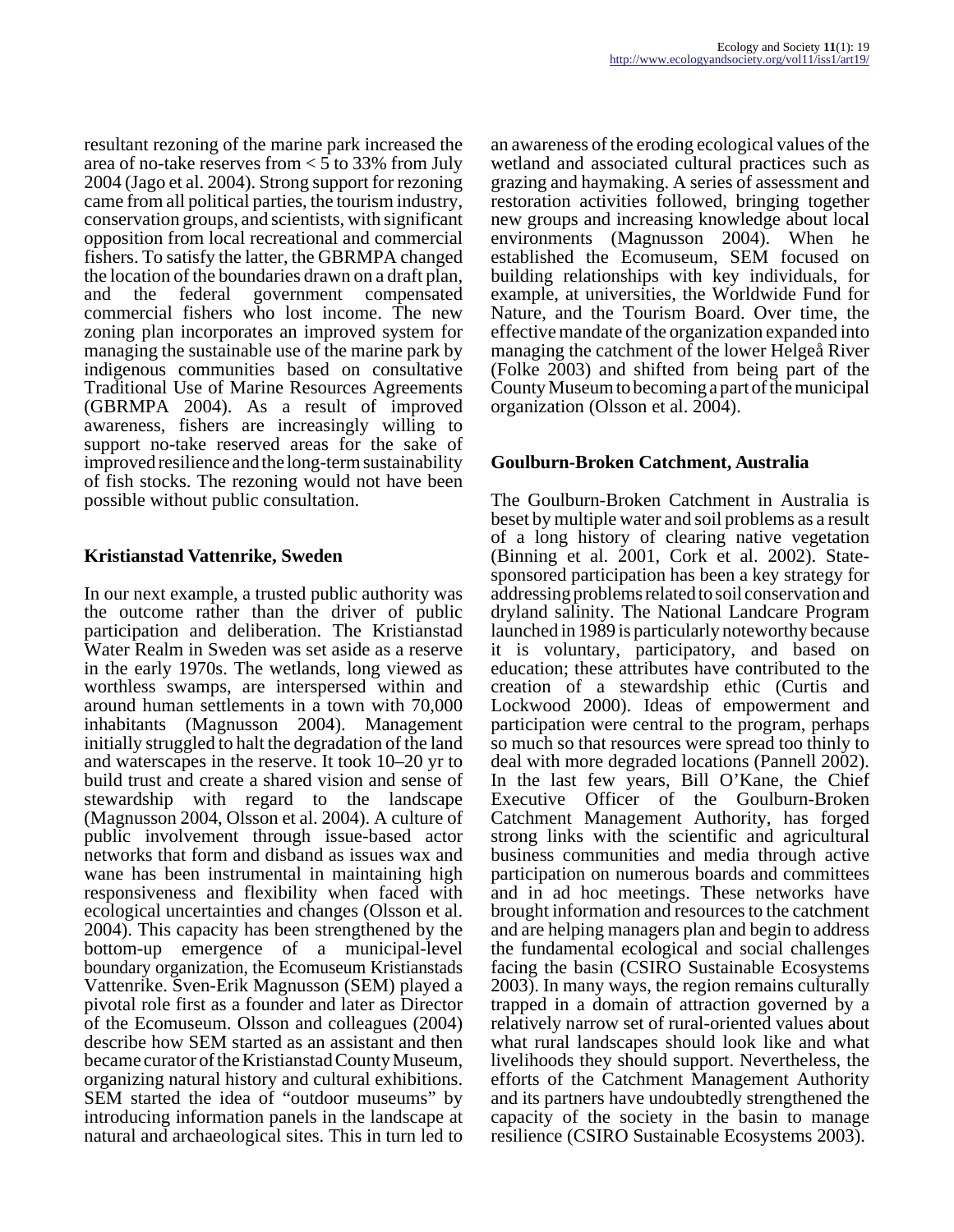#### **The Everglades, Florida, USA**

Since the 1940s, the northern third of the Everglades in Florida, USA, has been transformed into agricultural land, whereas other parts are devoted to urban and conservation land uses (Walker and Solecki 2004). The result of this diversity has been altered flood regimes and a series of ecological surprises and associated policy and management crises (Gunderson 1999). A vegetation shift from sawgrass to cattail marshes, for example, was caused by agricultural runoff after major disturbances such as drought, freezes, and fires. The 1970 drought, for example, led to the creation of a new institution, the South Florida Water Management District, as a way to ensure that a minimum water allocation was delivered to the National Park regardless of rainfall. Deliberation, especially among experts and mangers, was an important feature in the 1980s and 1990s and helped to shape alternative visions for the future of the Everglades in Florida. An intense period of consultation workshops primarily among biologists and hydrologists led to new levels of system understanding (Light et al. 1995). The mass media has played an important role in transforming relatively localized flood, drought, or algal bloom events into Everglade-wide issues of importance, effectively forcing a response from higher-level authorities. Pictures of the Lake Okeechobee blooms, for example, started a process that challenged the effectiveness of the water management authority and culminated in a lawsuit. In 1988, a federal suit against the State of Florida and the South Florida Water Management District for failing to stop the flow of eutrophic water into the Everglades National Park gave renewed impetus to various groups seeking to restore the Everglades. Iterative model development (Walters et al. 1992) and scenario assessments (Ogden et al. 1999) in the following years played an important role in the search for and exploration of policy options, and highlighted the importance of focusing on hydrological manipulations in restoration. Gunderson (1999) describes how the group attempted to communicate its assessment through an animation of the water system, a set of one-page fact sheets, and meetings of the South Florida Water Management District with a broader stakeholder group. These actions lead to recommendations for adaptive policies, but no real experimentation with management. Gunderson attributes this failing both to a lack of flexibility in the management bureaucracy and the easy recourse to lawsuits by

stakeholders who might be adversely affected by alternative management interventions. After many years of apparent gridlock during which the costs of restoration have risen tremendously, a significant restoration effort is finally under way. The Army Corps of Engineers is blocking canals, reconverting agricultural lands to wetlands, and, in the process, reversing decades of "land reclamation" logic (Walker and Solecki 2004). Partnerships among NGOs and state agencies committed to the restoration of the Everglades maintain pressure for these measures to be pursued in what is still a polarized situation.

Several insights came from consideration of the role of participatory and deliberative processes in building the capacity to manage resilience across these four regional case studies. First, the process of trust-building takes time, at least one decade and sometimes several. In some cases, it may be too slow to avoid hard or costly-to-reverse thresholds. The capacity to build networks of trust appears to be fundamental to the kinds of self-organizing collective action needed to manage resilience. Second, leadership is important in fostering effective public participation and deliberation. In both the Goulburn-Broken Catchment and the Kristianstad Water Realm, leaders helped their organizations reach across institutional, scale, and other barriers to create links that bring along with them new ideas, skills, and resources. They gave direction, and inspired and motivated others into actions in which significant uncertainty could have led to costly inaction. Third, and more critically, the discourse of managing resilience or vulnerability is subject to its own peculiar forms of politics rooted in relatively narrow ecological reasoning that has impacts on who participates and how. Aboriginal interests, for example, have largely been sidelined in deliberations about land use in the Goulburn-Broken Catchment, whereas they have been much better represented in deliberations over sea use in the Great Barrier Reef. Finally, we note that withholding participation in a process in which your interests cannot be adequately represented may sometimes be a good strategy (Dryzek 2001).

#### **POLYCENTRIC AND MULTILAYERED INSTITUTIONS**

The second proposition we examine is: Polycentric and multilayered institutions improve the fit between knowledge, action, and socio-ecological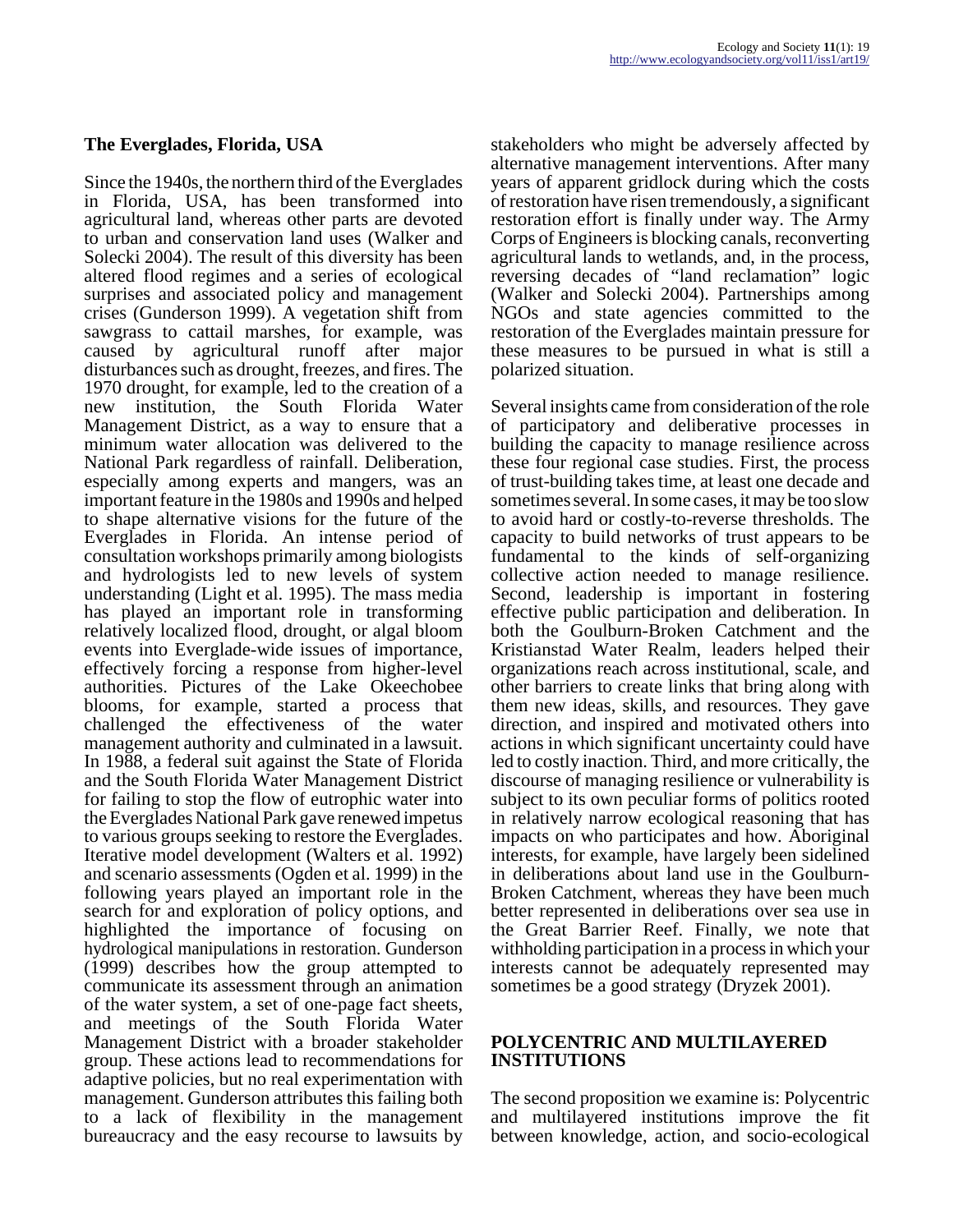contexts in ways that allow societies to respond more adaptively at appropriate levels.

Our argument is as follows. An organizational structure with multiple, relatively independent centers creates opportunities for locally appropriate institutions to evolve by tightening monitoring and feedback loops and by enhancing associated institutional incentives (Berkes and Folke 1998). In this situation, local governance arrangements can develop to better match the varied social and ecological contexts and dynamics of different locations. Local monitoring may provide effective early warning systems, and monitoring of interventions allows safe-to-fail experimentation. Local knowledge can inform local actions in ways that a single centralized system cannot. Multilayered institutions, in addition, allow the possibility for level-dependent management interventions as well as explicit mechanisms to address cross-level interactions (D. Cash, W. N. Adger, F. Berkes, P. Garden, L. Lebel, P. Olsson, L. Pritchard, and O. R. Young, *unpublished manuscript*) without undermining the capacity to self-organize at any particular level.

#### **Chisasibi First Nation of Cree, Quebec, Canada**

The Chisasibi First Nation of Cree live in the James Bay area of Quebec, Canada, close to the northern limit of the Coniferous Forest Biome (Berkes 1998). Up until the 1960s or so, they followed a traditional migratory way of life. Although most of them now live in a permanent year-round settlement, activities related to hunting and fishing are still a central component of the regional economy (Berkes 1999). The hunting stewards of the Chisasibi Cree manage caribou, beaver, and fish in ways that reflect differences in resource dynamics (Berkes 1998). Caribou are hunted on overlapping communal territories, whereas beaver are managed at the level of the family. Access to fish, which are abundant relative to needs, is usually not controlled. Rules and enforcement are decided collectively by the stewards, who provide a second governance layer above the community in the form of the Chisasibi Cree Trappers Association. Stewards are accountable for their performance. Berkes (1998), for example, relates the story of how, after the return of the caribou after an absence of 70 yr, a particularly wasteful hunt was followed by the disappearance of most of the herd the following year. Elders

explained that this was because of a lack of respect and related how this had happened before, in 1910 when automatic rifles were first introduced, and had been followed by a 70-yr "retaliatory" absence. The impact on young hunters was profound. The Chisasibi Cree Trappers Association took control of the hunt, as was their people's right under the James Bay Agreement with the Canadian government. In subsequent years, caribou numbers continued to increase, reinforcing the oral history lessons (Berkes 1999). Traditional management is polycentric, multilayered, and adaptive. It changed in response to natural resource dynamics and over time with development, made errors in management, and learned from those mistakes.

## **Mae Nam Ping Basin, Thailand**

In the main valley of the Mae Nam Ping Basin around Chiang Mai and Lamphun towns in northern Thailand, a surprisingly high level of flexibility in water management has emerged from the interplay of many local and a few higher-level institutions. Over the past two to three decades, the density of institutions has increased, and the management challenges have grown tougher for two main reasons. First, several state projects have substantially expanded dry-season cropping areas both in the basin and much further downstream toward Bangkok (Molle et al. 2001). Second, urban expansion, tourism, and the growth of the industrial sector have resulted in major shifts in land use and in patterns of demand for water in a monsoonal system with very modest dry-season storage capacity (Cohen and Pearson 1998, Lebel et al. 2004). At the same time, decentralization reforms have assigned significant responsibilities for managing smaller-scale water infrastructure to local government administrations with jurisdictional boundaries that often do not correspond closely with those of either irrigation districts, municipalities, or traditional *Muang Fai,* i.e., local weir-based irrigation and water sharing, institutions (Pearson 1999). Additional layers in the form of a River Basin Organization and initially three pilot sub-basin river organizations have also been introduced (Thomas 2005). What is remarkable is that each of these new institutional arrangements has been added on top of older arrangements without necessarily replacing them. This polycentric and multilayered arrangement creates institutional redundancies, but field-level work suggests that water is still distributed reasonably equitably and flexibly within the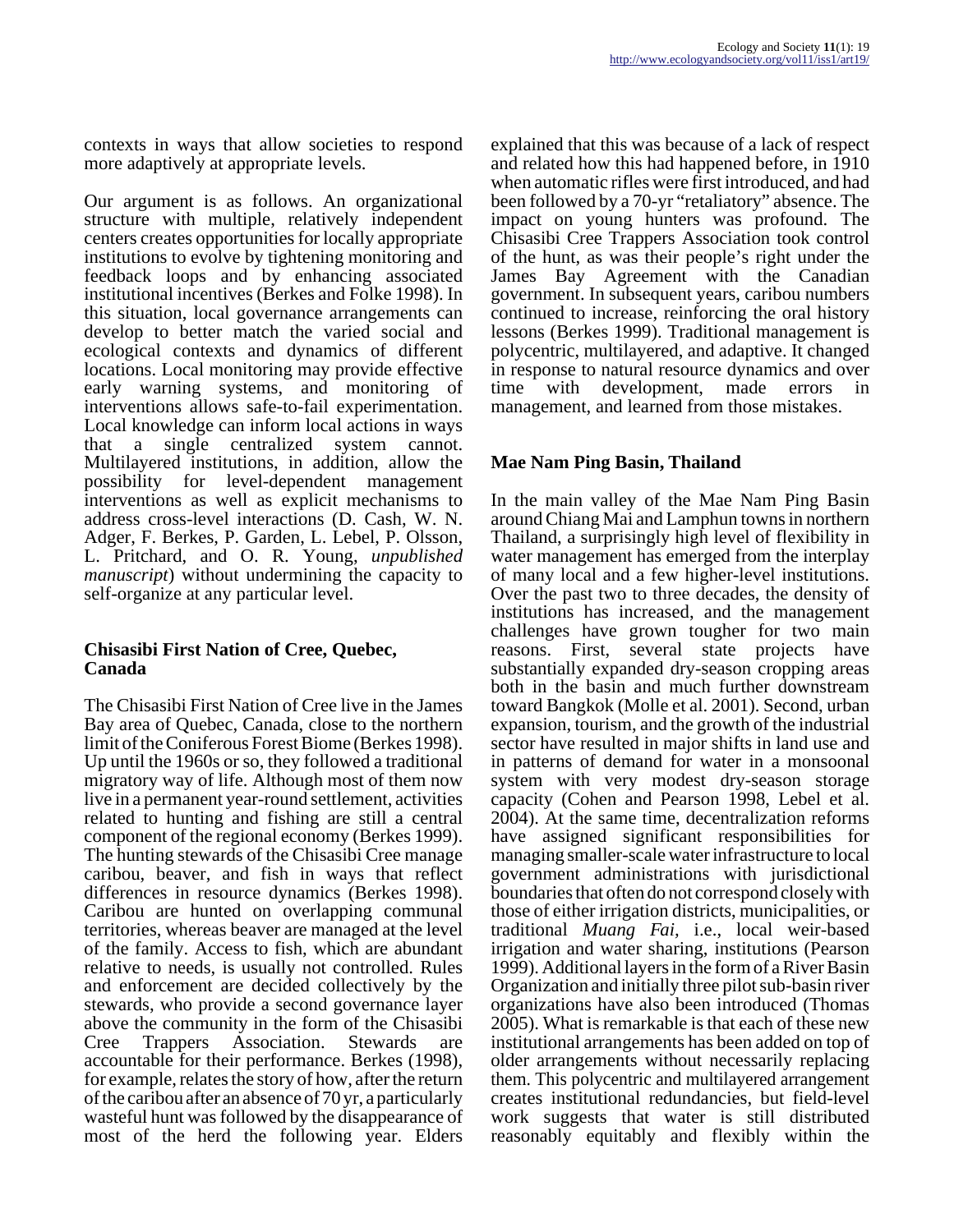constraints of operational guidelines that ensure that urban areas are serviced first. The heads of water user groups call their friends in the irrigation department and have their allocations increased at critical times. Water pumps and wells that are technically illegal are overlooked. Informal, or shadow, institutions help maintain system integrity through dry-season scarcity. The current approach of allowing creative and different solutions in each of the sub-basin organizations (Thomas 2005) should help build additional capacity to manage water resources in locally appropriate ways.

## **New England fishery, USA**

In the New England fishery, there has also been a historical evolution toward additional layers, but they have generally reproduced the management of past regimes rather than learning from the new opportunities created at other scales. Thus, when the International Commission of Northwest Atlantic Fisheries divided its huge jurisdiction into several fishing grounds such as the Gulf of Maine, it continued to focus management on individual commercial species and stock management approaches (Wilson 2002). The groundfishery in the Gulf of Maine has been managed at a relatively broad scale under the assumption that the fish of each species within the managed area comprise a single, spatially distinct stock that is homogeneously distributed within the management area (Costanza et al. 1998, Wilson et al. 1999, Steelman and Wallace 2001). For all practical purposes, the types of complex population structures that might arise from the localized ecological adaptations of fish, for example, local spawning groups, nursery areas, and so on, are ignored or assumed to average out over the management area. However, there is increasingly strong evidence that the population structure of many groundfish species, in the Gulf of Maine and elsewhere, is quite complex (e.g., Robichaud and Rose 2004). This has created a variety of regulatory incentives that confound the goal of conservation (Wilson 2002).

At a broad scale, management has worked out reasonable estimates of the number of fish of each species that exist in the area and from that, and a large number of assumptions, an estimate of how many individuals of each species can be caught, on average, to maintain the population. These estimates are then used to determine the limits on fishing effort. The problem is that fishermen do not fish on

the average spatial distribution of fish. Good fishermen fish where the fish are; they exploit their knowledge of the local adaptations of fish (St. Martin 2001). This would not be a problem if fish conformed to the assumptions of spatial homogeneity; the patches fishermen work would be simply ephemeral expressions of a single large stock. However, if fish really do adapt to the local variations in their environment, then fishing effort will converge on the more abundant local populations. Consequently, the result of the mismatch between scientists' perception of a broad homogeneous environment and fishermen's usually correct perception of a diverse, multiscale environment, is an inadvertent continuation of uncontrolled fishing for each localized stock, even with seemingly strict, broad-scale limits on fishing. Moreover, fishermen, like fish, are diverse and operate on many scales. Some operate locally in very small boats, others steam a little further in somewhat larger boats, others leave home for weeks at a time, and still others range over the globe. Some, usually small-scale fishermen, fish on many species with many kinds of gear, whereas others, generally larger-scale fishers, fish on a few or only one species with a single kind of gear. With the progressive loss of local stocks and the increasing spatial variability of fish abundance, a growing economic premium attaches to size and mobility. To chase down scarce, patchily distributed stocks, a boat must be fast, able to carry a lot of fish, able to stay at sea for extended periods, specialized and technologically up to date, and strongly attached to high-volume, usually urban product markets. These industrial-scale operators, who also have easy access to capital, out-compete smaller-scale local fishers with impacts that cascade through the local economies based on services to fishers and the marketing of fish.

The groundfishery in the Gulf of Maine has collapsed, from both social and ecological perspectives, into a highly resilient but relatively undesirable configuration for many stakeholders. Although groundfish populations and landings have plummeted in the last 20 yr, other species further down the food chain, such as lobster, have become almost hyperabundant (Wilson 2002). Almost everything in these fishing communities today depends on lobster. The great fear is that the condition of the ecosystem may degrade further with disastrous social consequences. Any movement toward an alternative resilient system will require a governance system and a scientific approach that recognize the diversity and multiscale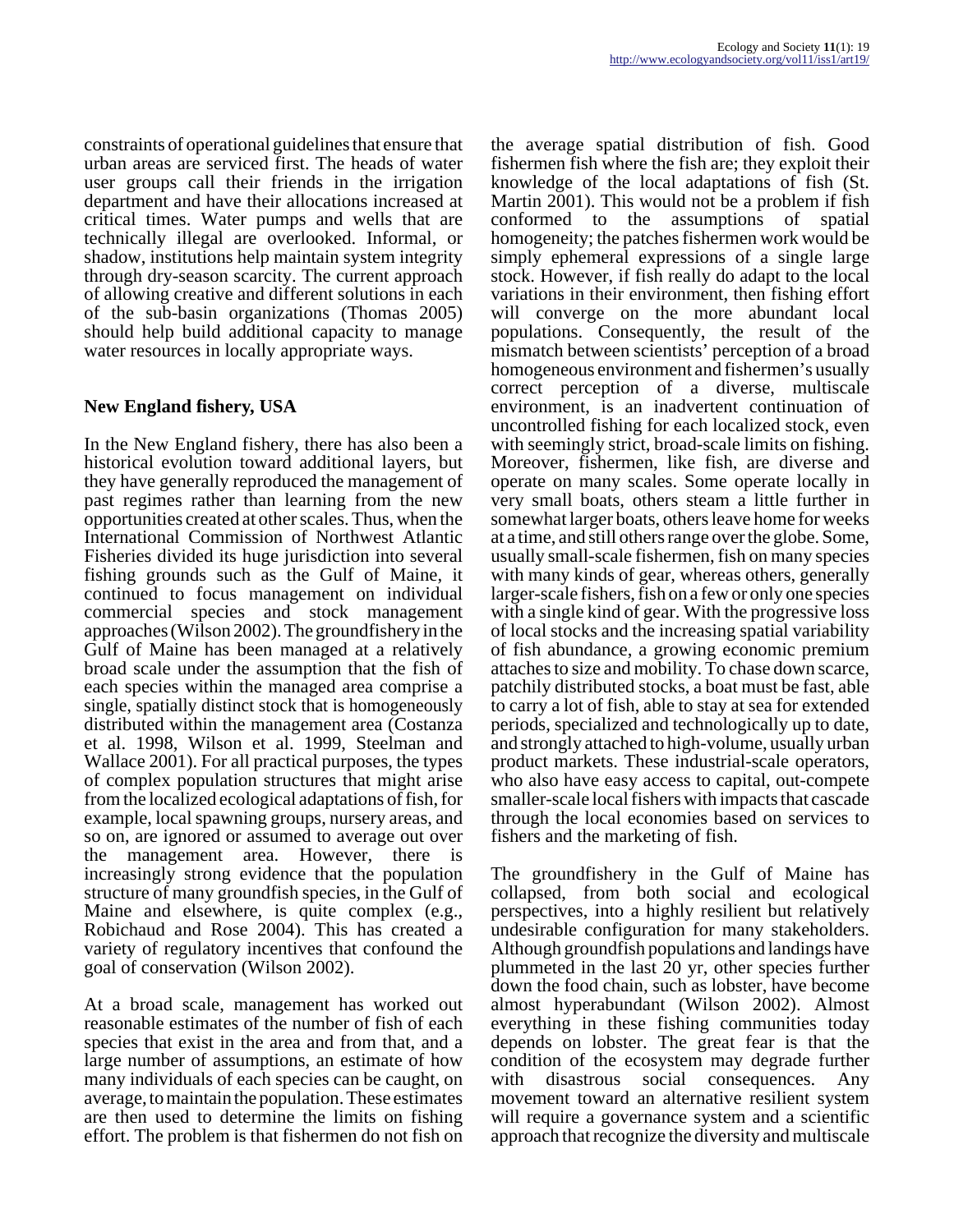attributes of the ocean and of fishing. Area-based management might be an effective alternative to management by numbers. Such a decentralized approach would allow appropriate feedback on the behavior of fishers. The mobility of fish and fishers is one of the reasons why polycentric and multilayered approaches may enhance capacities for collective learning (Wilson 2002).

#### **Northern Highlands Lake District, Wisconsin, USA**

In Wisconsin's Northern Higlands Lake District, excess phosphorus from intensive applications of fertilizer on agricultural lands and from feeds accumulates in soils. During runoff events, it enters lakes that can then switch from clear to turbid and eutrophic (Bennett et al. 1998, Carpenter et al. 1999). This impacts on recreation, kills fish, and is costly to treat. Although both lake states can be resilient, in practice it is hard to successfully restore lakes once they have collapsed into the turbid state (Lanthrop et al. 1998, Carpenter et al. 2001). Polycentrically arranged lake associations, tribal organizations, and town governments have been an important source of management actions. Modelling and scenario exercises incorporating alternative stable states and complex dynamics from trophic cascades and mobile fishers support the idea of managing the landscape as a set of lakes (Janssen 2001, Peterson et al. 2003). Flexible lake-specific management appears more likely to lead to resilient outcomes in terms of maintaining revenue generated from fisheries without triggering collapse from overfishing than do attempts to harmonize management across all lakes (Carpenter and Brock 2004). The existing social organization of towns, lake associations, and tribal institutions is conducive to a polycentric arrangement, with higher layers providing key coordination functions.

In all four regional case studies, polycentric and multilayered institutions appear to be important to building or enabling the capacity to manage resilience. We highlight three issues worthy of additional exploration. First, users dependent on a heterogeneous resource who have a large stake in it being managed sustainably can come up with institutional arrangements that reflect key properties of the resource (cf. Jodha 2001). The groundfish example, however, underlines how contested knowledge can make it hard to bring about institutional change even after a crisis and

prolonged collapse. How do polycentric and multilayered institutions that support the capacity to manage resilience arise in the first place? Second, although much has been learned about the monitoring and transaction costs of more complex institutional arrangements (e.g., Ostrom 1999), it is far from clear how these considerations can and should be balanced against concerns about sustainability and social justice. How much does it cost to build the capacity to manage resilience, and when is it simply not worth it? Third, all four studies suggest that interest-based networks are flexible and can learn quickly (Folke 2003). This should be particularly valuable in situations of high uncertainty. At the same time, the earlier examples in Kristianstad, the Goulburn-Broken Catchment, and Mae Nam Ping underline the value of institutionalization. What are the trade-offs between the flexibility of actor networks and more formally institutionalized relationships in strengthening the capacity to manage resilience?

# **ACCOUNTABLE AND JUST AUTHORITIES**

The third proposition we examine is: Accountable authorities who also pursue just distributions of benefits and involuntary risks enhance the adaptive capacity of vulnerable groups and society as a whole.

Our argument is as follows. Authorities who are obliged to explain and inform, and who can be sanctioned when they perform poorly, can be challenged by groups that unjustly bear large involuntary risks or receive less than their fair share of benefits. The pursuit of social justice by actively protecting the rights and interests of or empowering socially vulnerable groups is a worthy one without additional justification. At the same time, however, socially vulnerable groups are often dependent on, and contribute to the maintenance of, aspects of ecological and social diversity overlooked or undervalued by the mainstream or dominant culture. Often, efforts to improve the just distribution of benefits and involuntary risks from the management of ecosystems and their services also help to maintain diversity and enhance the adaptive capacity of these vulnerable groups. These enhancements, in turn, help reduce the vulnerability of the social-ecological system as a whole by reducing destabilizing conflicts and strengthening weak links.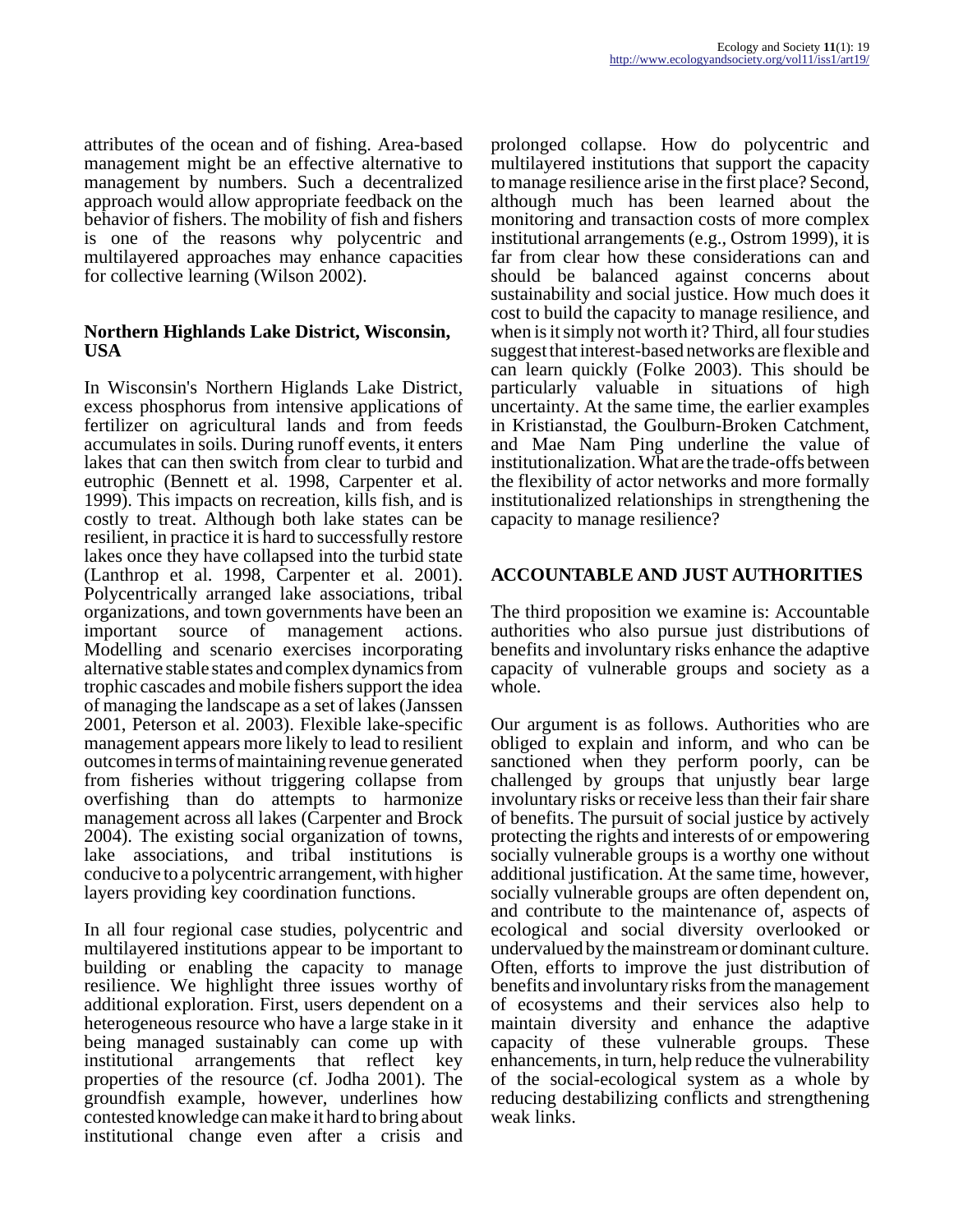#### **Malinau District, East Kalimantan, Indonesia**

Malinau District in East Kalimantan, Indonesia, was established in 1999 as part of the national decentralization process in Indonesia (e.g., Silver 2003, Thorburn 2004). The district has significant forest resources and logging activity, with 95% of the land area classified as Forest Estate (Barr et al. 2001). This activity yields high resource rents, but the local people receive very few benefits. There are three major stakeholder groups: (1) forest-based indigenous Punan hunter-gatherers and Dayak shifting cultivators, (2) town-based workers and traders who have moved to the area because of its economic opportunities, and (3) the forestry and mining industries, which are externally controlled but locally well connected (Sayer and Campbell 2004). In Malinau, the management of the timber concession was decentralized from the central government to the provinces and districts without any mechanisms to support accountability (Wollenberg and Kartodihardjo 2002). Prior to decentralization, the local people received almost no benefits from logging, but now logging companies are making some attempt to compensate the local people. The amounts involved are small, and promises made about payments or services to be provided are seldom kept. Customary land tenure and associated property rights are frequently contested by different groups and villages. Many of the permits for small-scale forest conversion have gone to larger Malaysian-backed logging companies, which has created opportunities for quick profits from timber exploitation for the district government, forest authorities, and timber brokers (Barr et al. 2001). There has been little monitoring or control of what is actually cut or the impacts of logging on the local ecosystem. The practices of forestry companies granted access by the district appear to be even less environmentally sustainable than those permitted by the previous regime, at least in Malinau.

Governance arrangements are important in at least two ways. First, district officials are elected, largely from local groups, and remain relatively sensitive to the needs and expectations of their constituencies. However, once elected they move to town, which distances them both physically and socially from their communities of origin. Second, the rents generated by resource access deals are shared between the forestry companies, the district government, district officials as a private benefit, and local communities in the form of services and

infrastructure with the occasional cash payment. Although ethnic, economic, and family ties are all important, benefits are often not distributed beyond the key individuals in a village (Barr et al. 2001). Democratic institutions that could foster dual accountability between village, district, and provincial authorities are lacking. In the absence of direct elections, deliberative public meetings, and an independent press, the accountability of state officials remains low (Barr et al. 2001). Even traditional *Adat* institutions have lost credibility because they are strategically and blatantly used to gain access to concessions. Finally, monitoring and enforcement of good logging practices are weak (Smith et al. 2003).

A number of research teams have focused on the most marginalized communities with the explicit objective of empowering the local people so that they can better negotiate with district officials and logging companies. This fostered conflict with the other stakeholders and the research teams associated with them. For example, those researchers interacting with district officials often received complaints about the type of community research being conducted. Several slower, potentially destabilizing feedback loops were also identified. Logging imposes a range of environmental damages and social costs, including reduced water quality, declines in fish and fish catch, and a reduction in nontimber products for consumption and local trade. Existing governance structures do not generally provide mechanisms for managing these impacts. Several local villages object to or prevent logging in their areas. The majority support forestry but seek greater local benefits. One village is opposed to logging in principle and has developed the basis for a local eco-tourism "industry." This village was supported by the research team to the extent that it received a national environmental award, the granting of which raised its standing in the district and probably gave the villagers better negotiating power with other powerful players in the district.

#### **Great Barrier Reef Marine Park**

In the Great Barrier Reef Marine Park, progress toward protecting the rights of the indigenous people has also been made. The park stops short of the Torres Straits, between Australia and Papua New Guinea, where the Torres Strait Treaty recognizes the indigenous rights of the traditional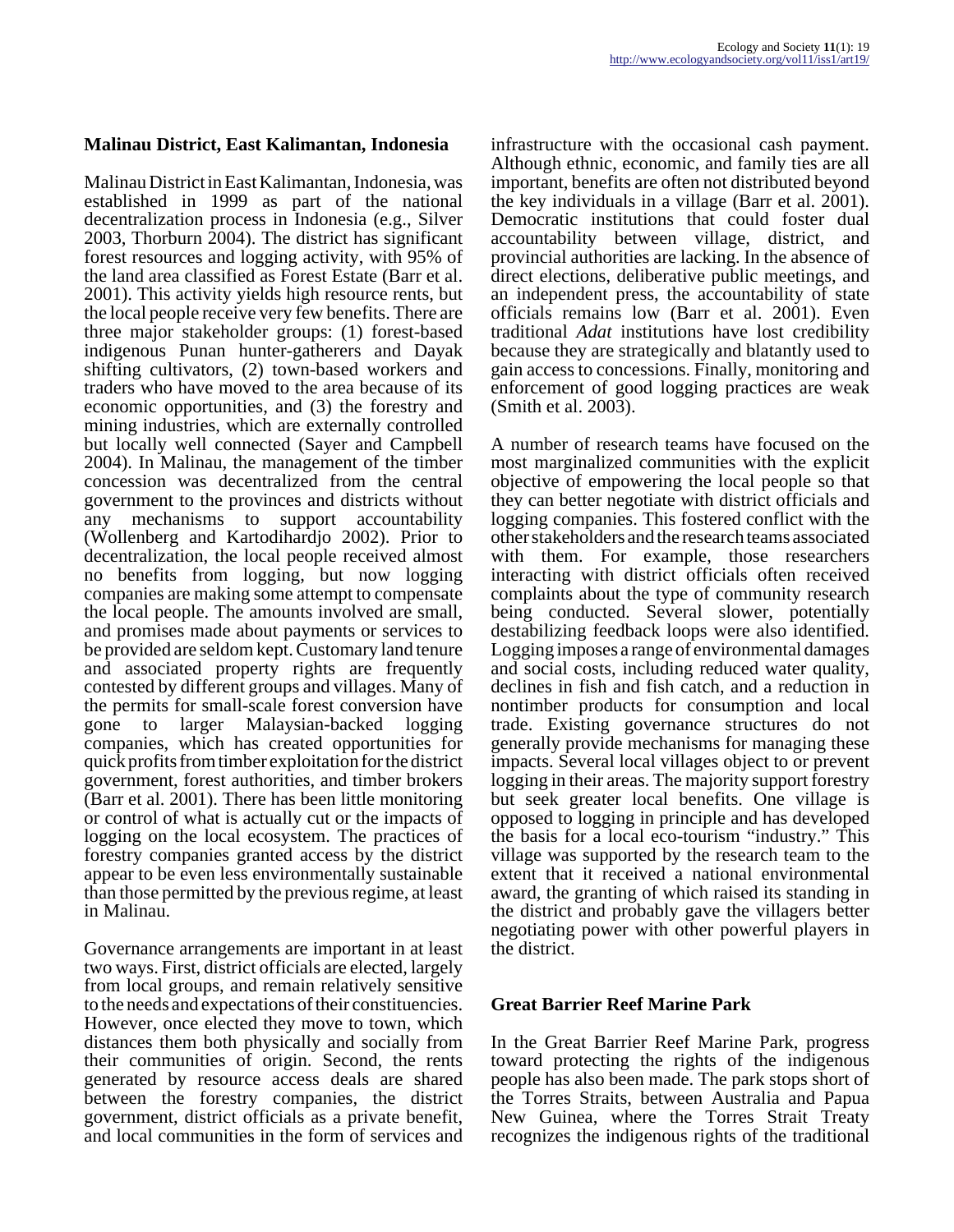inhabitants (Elmer and Coles 1991). The original act that established the Great Barrier Reef Marine Park Authority (GBRMPA) in 1975 made no specific references to indigenous interests, and it was not until zoning plans were drafted in 1983 that reports on indigenous issues began to be commissioned by GBRMPA (Benzaken et al. 2002). The Mabo court case in 1992 overturned the concept of *terra nullius,* which stated that Australia was not owned prior to the arrival of Europeans, and instead established the concept of "native title." This decision has heightened expectations for greater involvement by traditional owners in the management of the marine park and their "sea country." However, customary marine tenure is often difficult to establish, and because it is highly communal and flexible, it is also difficult to legislate using established institutions and western laws. GBRMPA held more than 50 workshops for Aboriginal and Torres Strait Islander people in 2002–2004 as part of its public consultation on rezoning the Barrier Reef. Today many indigenous groups actively seek involvement in the management of the park, although roles beyond employment as community rangers remain limited and uncertain, especially with the major expansion of no-take areas. Hunting for dugongs and sea turtles, highly valued traditional foods, is an ongoing cultural practice of Aboriginal and Torres Strait Islander peoples living adjacent to the Great Barrier Reef. Nonindigenous users of the marine park are not permitted to take these species, which Australia is obliged to protect under various national laws and international conventions. Unfortunately, populations of dugongs and turtles are in sharp decline. Consequently, traditional hunting generates a media controversy that creates pressure to curtail the harvesting of threatened species (Nursey-Bray 2003). Some innovative co-management systems are being developed to allow limited traditional hunting of a dwindling resource. Traditional activities that are forbidden to nontraditional users require a permit or an accredited Traditional Use of Marine Resource Agreement that is designed to "... put in place a range of management procedures that encompasses Aboriginal and Torres Strait Islander cultural values, conservation biodiversity interests and current native title law ..." (GBRMPA 2004).

Local government reforms, capacity building within the bureaucracy, and pressure from an increasingly active citizenry have helped to improve the quality of many aspects of governance in Thai society over the past decade (Arghiros 2002). The

performance of most authorities is now open to public scrutiny, and the press remains relatively free. Nevertheless, a lot still depends on who you are. For ethnic minorities without citizenship status, and even for those who do have it, discrimination makes life difficult and dangerous. Low-quality information on ecological trends, language and other communication difficulties, insecurity, and the threat of violence perpetuate social injustices. Myths about the impacts and performance of upland land-use practices abound (Forsyth 1996, 1998, Walker 2003). Especially in border areas, authorities with low accountability have kept information secret so that, for example, their complicity in illegal or unregulated extraction of a natural resource may continue, or their history of poor management decisions can be covered up. In these contexts, resistance, protest, and other means of dissent may be an important precursor to gaining access to platforms for participation and deliberation that otherwise would not be provided willingly. A substantial amount of effort by nongovernmental agencies has gone into empowering minorities, drawing attention to their plight, and critiquing authorities for their failure to deliver services and support (Luangaramsri 1999, Santasombat 2004). This is important because many households and often entire communities are extremely vulnerable to changes, for example, in access to forest and agricultural lands in the mountains or in employment opportunities in the lowlands. Climate variability is also a source of vulnerability for their rain-fed agriculture, but traditional swidden systems, portfolio-based livelihood strategies, and spatially extensive kin networks that act as social safety nets mean that livelihoods may still be surprisingly resilient well below the poverty line (Lebel 2003, Garden et al. 2005). Institutional arrangements that foster dual accountability among local government and nongovernmental organizations and help coordinate their activities appear to be particularly promising for upper-tributary watershed areas (Thomas et al. 2004, Thomas 2005).

Accountability is usually thought of as one supporting mechanism to achieve the goal of social justice in development and environmental management. Our exploration of regional case studies in this and earlier sections raises four issues (Table 2). First, decentralization without corresponding accountability may reduce the capacity to manage resilience. At all scales, the activities and performance of authorities need to be monitored,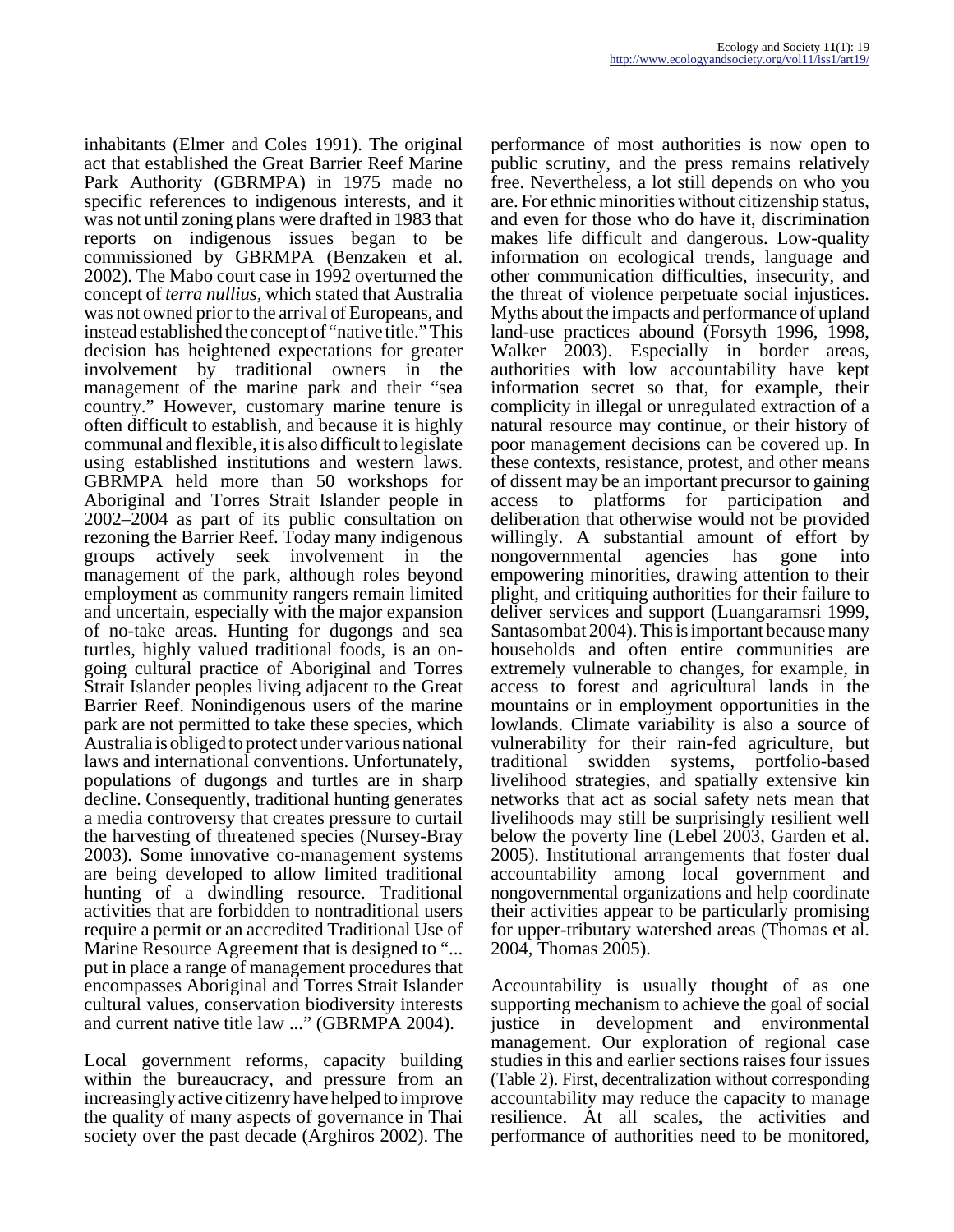and there should be mechanisms to sanction or remove corrupt or incompetent players. The upward and downward accountability of authorities is a safeguard that prevents the "capture" of the agenda and resources and provides ways to reorganize after failures. Second, accountability appears to enhance the ability of authorities to work at multiple scales and thus to benefit from and not be overwhelmed by cross-scale interactions. This capacity may be particularly important in slowing or avoiding crises and in drawing on other resources for reorganization in the ensuing politics of scale (e.g., Lebel et al. 2005). Third, protecting rights and pursing justice for ethnic minorities are key actions in building the capacity to manage resilience. In the Indonesian and Thai case studies, insecure rights to farms and forested lands, along with insecure citizenship and the associated implications for credit and other services, leaves ethnic minorities in a difficult situation. Their livelihoods depend strongly on goods such as timber and nontimber forest products as well as indirectly on various soil and hydrological services of watersheds, but these are insecure and threatened by, in the Ping case, conservation and, in Malinau, logging policies. The regaining of rights to self-management for the Chisasibi Cree under the James Bay and Northern Quebec Agreement of 1975 (Berkes 1998) illustrates how protecting the rights of socially vulnerable groups can help them cope better with the types of changes caused by hydroelectric power development projects and huge fluctuations in caribou abundance. Finally, we note that gender issues, surprisingly, went unreported in the case studies. Is this an accurate reflection of the equity in these regional systems, or does it reflect on the politics of how resilience and vulnerability are studied or managed?

# **SYNTHESIS AND CONCLUSIONS**

This paper explored how certain attributes of governance function in society to enhance the capacity to manage resilience. We approached this by reviewing experiences in a set of regional case studies carried out by the Resilience Alliance (Table 1) against a framework of attributes and capacities (Fig. 1). Three specific propositions were examined: (1) participation builds the trust, and deliberation the shared understanding, needed to mobilize and self-organize; (2) polycentric and multilayered institutions improve the fit between knowledge, action, and socio-ecological contexts in ways that allow societies to respond more adaptively at

appropriate levels; and (3) accountable authorities who also pursue just distributions of benefits and involuntary risks enhance the adaptive capacity of vulnerable groups and society as a whole.

Some support was found for parts of all three propositions. In exploring, debating, and deciding what to do, diverse participation, open communication, and deliberation are important because they help build the trust and shared understanding among diverse stakeholders needed to mobilize resources and people and to foster selforganization. In monitoring, using, and managing natural resource systems, the flexibility provided by polycentric and multilayered systems of governance can create opportunities for learning and decision making in places and scales that match social and ecological contexts much more closely than is possible in monolithic arrangements. Accountable authorities who also pursue social justice by helping to secure the livelihoods of the most vulnerable groups enhance the capacity of society to manage resilience.

These findings are necessarily tentative. The collection of case studies explored in this paper was assembled post hoc, and the individual studies themselves were not designed to address questions about governance. Much of the variation in the association between governance arrangements and the capacity to manage resilience remains unexplained.

Our exploration also raised several theoretical and practical issues. First is the problem of measurement. The capacities of individual actors or institutionalized relationships among them are not straightforward to assess. Although there are methods available, most governance attributes have not been systematically assessed in the same places in which social-ecological relationships are studied. Hence, our understanding of, for example, what makes participation and deliberation effective remains rudimentary (e.g., Rayner 2003, Rowe and Frewer 2004). Second is the problem of experts. Analysis of governance structures and processes sometimes reveals the darker side of conservation in which livelihood needs or the rights of minorities are passed over in the interests of maintaining, say, ecological resilience. Ultimately, these decisions about how to deal with trade-offs and priorities among social and environmental objectives are and should be political, and should not be left to experts and narrowly framed models (Goldman 2004).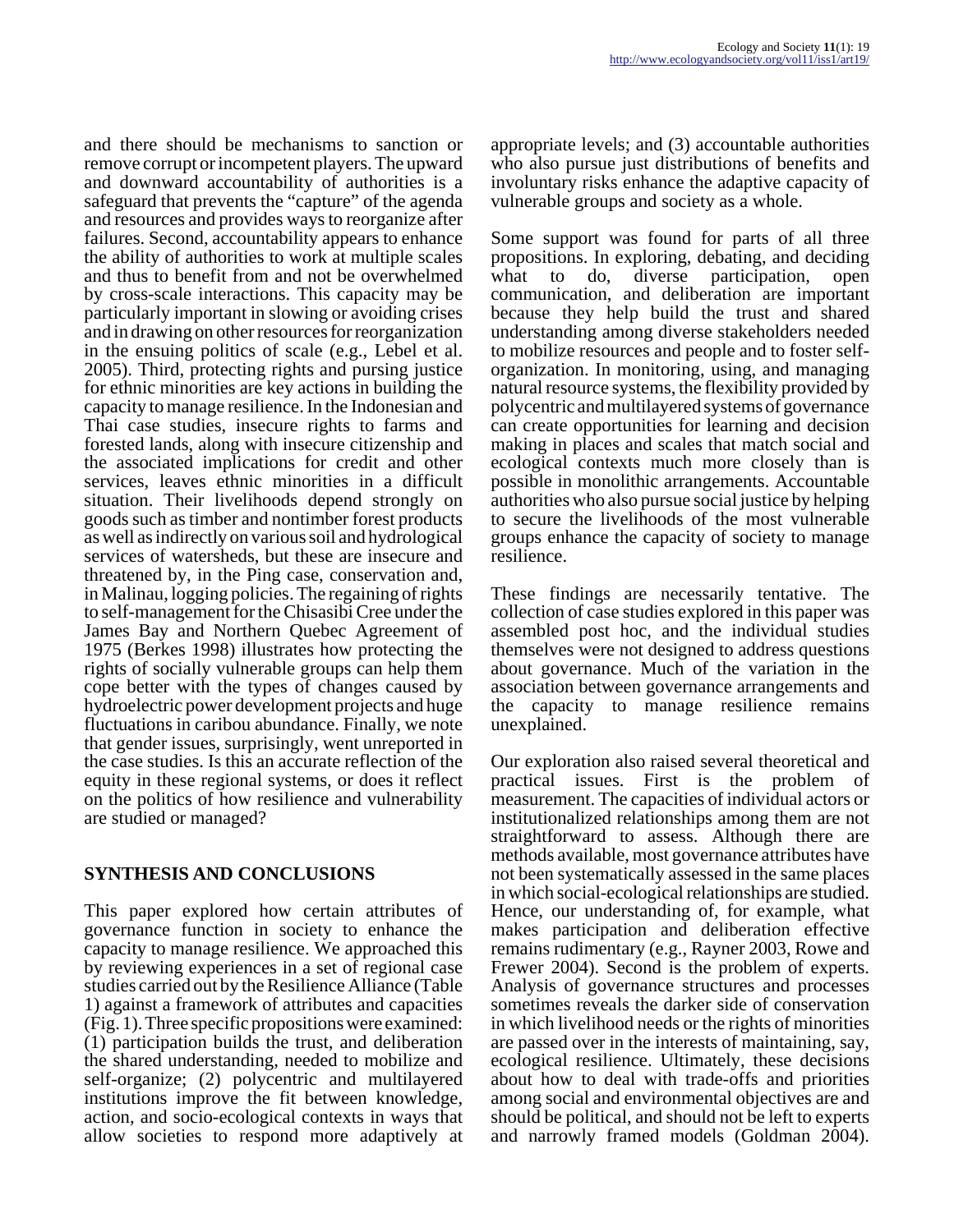**Table 2**. Comparison of some key organizations and their institutional relationships in a selected set of case studies.

| Organization<br>(date established)                                             | Mandate                                                                                     |                                                                                                                               |                                                                                                                                                         | Upward accountability Downward accountability Key sources of expertise                                                                                                                               |
|--------------------------------------------------------------------------------|---------------------------------------------------------------------------------------------|-------------------------------------------------------------------------------------------------------------------------------|---------------------------------------------------------------------------------------------------------------------------------------------------------|------------------------------------------------------------------------------------------------------------------------------------------------------------------------------------------------------|
| Goulburn-Broken Catc- Natural resource<br>hment Management<br>Authority (1997) | management                                                                                  | <b>Board of Directors</b><br>appointed by Minister<br>for Environment and<br>Water in the Victoria<br><b>State Government</b> | Through three<br>subcatchment committees, Ecosystems<br>each with eight<br>community representatives,<br>and indirectly through<br>stakeholder projects | <b>CSIRO</b> Sustainable                                                                                                                                                                             |
| Ecomuseum Kristianstads Environmental and<br>Vattenrike (1989)                 | cultural aspects of<br>catchment management                                                 | Municipality of<br>Kristianstad                                                                                               | Issues networks and<br>co-management relatio-<br>nships with stakeholder associations<br>groups                                                         | Knowledgeable local<br>stewards and<br>Lund, Kristianstad, and<br>Stockholm Universities;<br>WWF Sweden; Museum<br>of National History                                                               |
| <b>Great Barrier Reef</b><br>Marine Park Authority<br>(1975)                   | Management of the<br>park for multiple uses                                                 | Australian Government, GBR Consultative<br>World Heritage<br>Commission                                                       | Committee,<br>10 local marine<br>advisory committees,<br>high public interest                                                                           | Reef Cooperative<br>Research Centre, James<br>Cook University, the<br>Australian Institute of<br>Marine Science, the<br>University of<br>Queensland, and<br><b>Australian National</b><br>University |
| South Florida Water<br><b>Management District</b><br>(1972)                    | Operation of canals<br>and levees, restoration<br>of ecosystems, and<br>disaster management | Federal agencies,<br>governing board,<br>Florida legislature                                                                  | Mass media, user<br>groups, and the public<br>monitor performance<br>closely                                                                            | Many universities,<br>federal and state<br>agencies, consulting<br>firms, and NGOs                                                                                                                   |
| Chisabisi Cree<br><b>Trappers Associations</b><br>(1985)                       | Management of<br>caribou hunt                                                               | Governing board under Hunters, caribou<br>James Bay Agreement,<br>elders                                                      |                                                                                                                                                         | Traditional knowledge<br>of elders and younger<br>hunters                                                                                                                                            |

Assessments and other tools for managing the science-policy interface can be particularly helpful in these circumstances (Jasanoff and Wynne 1998, Social Learning Group 2001). Third is the problem of causality. Our explorations here indicate that it is possible that the capacity to manage resilience may influence the form that governance takes and that ecological feedbacks may constrain both governance and this capacity.

What is abundantly clear is that, in exploring the sustainability of regional social-ecological systems, we are usually faced with a set of ecosystem goods and service that interact with a collection of users who have different technologies, interests, and levels of power. In this situation, in our roles as

analysts, facilitators, change agents, or stakeholders, we must ask not only: the resilience of what, to what? We must also ask: for whom?

*Responses to this article can be read online at: <http://www.ecologyandsociety.org/vol11/iss1/art19/responses/>*

#### **Acknowledgments:**

*Colleagues in the Resilience Alliance and other stakeholders who contributed to working group sessions discussing interventions and governance issues in social-ecological systems at the*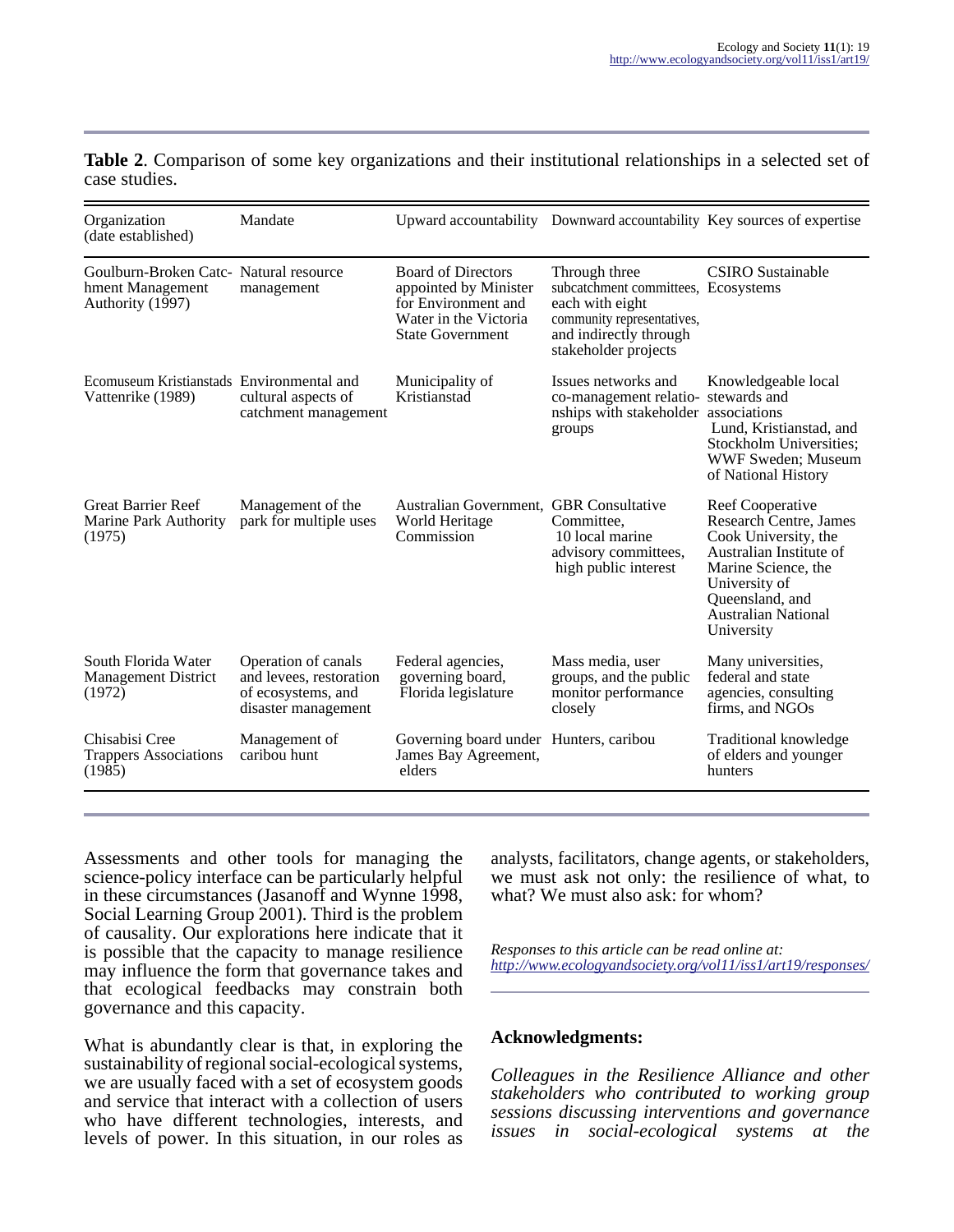*Ecomuseum in Kristianstad, Sweden, in 2003 and at the Mitchell Vineyards in Namadgie, Australia, in 2004 are thanked for their diverse inputs, which eventually led to this paper.*

# **LITERATURE CITED**

**Adger, N. W.** 2000. Institutional adaptation to environmental risk under the transition in Vietnam. *Annals of the Association of American Geographers* **90**:738-758.

**Adger, N. W., N. W. Arnell, and E. L. Tompkins.** 2005. Successful adaptation to climate change across scales. *Global Environmental Change* **15**:77-86.

**Adger, N. W., and K. Vincent.** 2005. Uncertainty in adaptive capacity. *Comptes Rendus Geoscience* **337**:399-410.

**Agrawal, A., and J. C. Ribot.** 1999. Accountability in decentralization: a framework with South Asian and African cases. *Journal of Developing Areas* **33**:473-502.

**Anderies, J. M., M. A. Janssen, and E. Ostrom.** 2004. A framework to analyze the robustness of social-ecological systems from an institutional perspective. *Ecology and Society* **9**(1):18. [online] URL:

<http://www.ecologyandsociety.org/vol9/iss1/art18/> .

**Arghiros, D.** 2002. Political reform and civil society at the local level: Thailand's local government reforms. Pages 223-246 *in* D. McCargo, editor. *Reforming Thai politics.* Nordic Institute of Asian Studies, Copenhagen, Denmark.

**Backstrand, K.** 2003. Civic science for sustainability: reframing the role of experts, policymakers and citizens in environmental governance. *Global Environmental Politics* **3**:24-41.

**Barr, C., E. Wollenberg, G. Limberg, N. Anau, R. Iwan, I. M. Sudana, M. Moeliono, and T. Djogo.** 2001. *The impacts of decentralization on forest and forest-dependent communities in* *Kabupaten Malinau, East Kalimantan.* Center for International Forestry Researcy, Bogor, Indonesia.

**Barry, B.** 2005. *Why social justice matters.* Polity Press, Cambridge, UK.

**Bennett, E. M., T. Reed-Andersen, J. N. Houser, J. R. Gabriel, and S. R. Carpenter.** 1998. A phosphorus budget for the Lake Mendota watershed. *Ecosystems* **2**:69-75.

**Benzaken, D., G. Smith, and R. Williams.** 1997. A long way together: the recognition of indigenous interests in the management of the Great Barrier Reef World Heritage Area. Pages 471-495 *in* D. Wachenfeld, J. Oliver, and K. Davis, editors. *State of the Great Barrier Reef World Heritage Area Workshop.* Great Barrier Reef Marine Park Authority, Townsville, Australia.

**Berkes, F.** 1998. Indigenous knowledge and resource management systems in the Canadian subarctic. Pages 98-128 *in* F. Berkes, C. Folke, and J. Colding, editors. *Linking social and ecological systems: management practices and social mechanisms for building resilience.* Cambridge University Press, Cambridge, UK.

**Berkes, F.** 1999. *Sacred ecology: traditional ecological knowledge and management systems.* Taylor and Francis, London, UK.

**Berkes, F.** 2002. Cross-scale institutional linkages for commons management: perspectives from the bottom up. Pages 293-321 *in* E. Ostrom, T. Dietz, N. Dolsak, P. C. Stern, S. Stonich, and E. U. Weber, editors. *The drama of the commons.* National Academy Press, Washington, D.C., USA.

**Berkes, F., J. Colding, and C. Folke, editors.** 2003. *Navigating social-ecological systems: building resilience for complexity and change.* Cambridge University Press, Cambridge, UK.

**Berkes, F., and C. Folke.** 1998. Linking social and ecological systems for resilience and sustainability. Pages 1-25 *in* F. Berkes, C. Folke, and J. Colding, editors. *Linking social and ecological systems: management practices and social mechanisms for building resilience.* Cambridge University Press, Cambridge, UK.

**Binning, C., S. Cork, R. Parry, and D. Shelton.** 2001. *Natural assets: an inventory of ecosystem*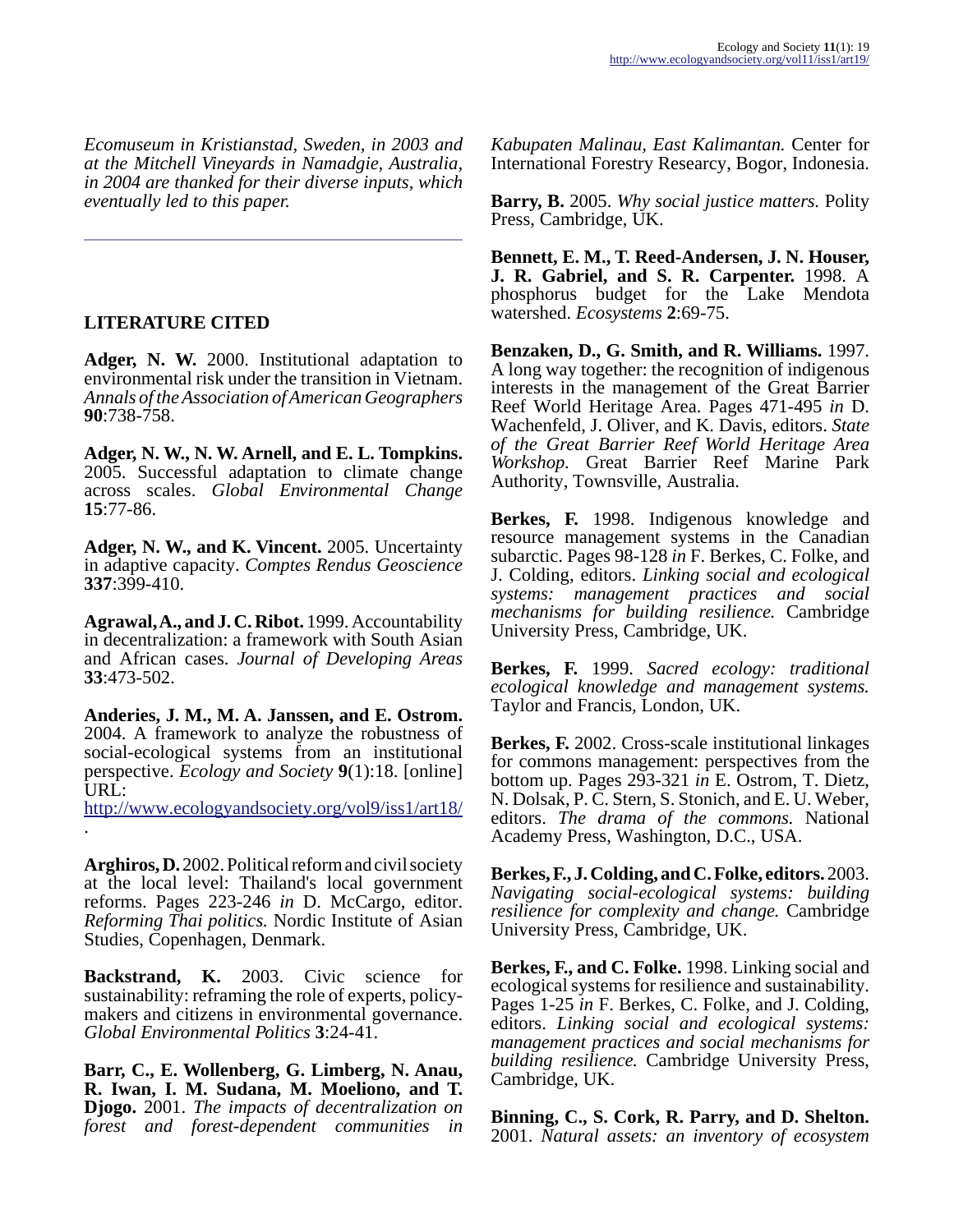*goods and services in the Goulburn-Broken Catchment.* CSIRO Sustainable Ecosystems, Canberra, Australia.

**Brooks, N., N. W. Adger, and P. M. Kelly.** 2005. The determinants of vulnerability and adaptive capacity at the national level and the implications for adaptation. *Global Environmental Change* **15**:151-163.

**Carpenter, S. R., and W. A. Brock.** 2004. Spatial complexity, resilience, and policy diversity: fishing on lake-rich landscapes. *Ecology and Society* **9**:8. [online] URL:

[http://www.ecologyandsociety.org/vol9/iss1/art8/.](http://www.ecologyandsociety.org/vol9/iss1/art8/)

**Carpenter, S. R., D. Ludwig, and W. A. Brock.** 1999. Management of eutrophication of lakes subject to potentially irreversible change. *Ecological Applications* **9**:751-771.

**Carpenter, S. R., B. H. Walker, J. M. Anderies, and N. Abel.** 2001. From metaphor to measurement: resilience of what to what? *Ecosystems* **4**:765-781.

**Cash, D. W.** 2000. Distributed assessment systems: an emerging paradigm of research, assessment and decision-making for environmental change. *Global Environmental Change* **10**:241-244.

**Cash, D. W., W. Clark, F. Alcock, N. Dickson, N. Eckley, D. Guston, and J. Jager.** 2003. Knowledge systems for sustainable development. *PNAS Early Edition* [need more info; this is an online service]:1-6.

**Cohen, P. T., and R. E. Pearson.** 1998. Communal irrigation, state, and capital in the Chiang Mai Valley (Northern Thailand): twentieth-century transformations. *Journal of Southeast Asian Studies* **29**:86-110.

**Cork, S. J., R. Proctor, D. Shelton, N. Abel, and C. Binning.** 2002. The ecosystem services project: exploring the importance of ecosystems to people. *Ecological Management and Restoration* **3**:143-146.

**Costanza, R., F. Andrade, P. Antunes, M. van den Belt, D. Boersma, D. F. Boesch, F. Catarino, S. Hanna, K. Limburg, B. Low, M. Molitor, J. G. Pereira, S. Rayner, R. Santos, and J. Wilson.** 1998. Principles for sustainable governance of the oceans. *Science* **281**:198-199.

**CSIRO Sustainable Ecosystems.** 2003. *Natural values: exploring options for enhancing ecosystem services in the Goulburn Broken Catchment.* CSIRO Sustainable Ecosystems, Canberra, Australia.

**Curtis, A., and M. Lockwood.** 2000. Landcare and catchment management in Australia: lessons for state-sponsored community participation. *Society and Natural Resources* **13**:61-73.

**Dryzek, J. S.** 1990. *Discursive democracy: politics, policy, and political science.* Cambridge University Press, Cambridge, UK.

**Dryzek, J. S.** 1999. Transnational democracy. *Journal of Political Philosophy* **7**:30-51.

**Dryzek, J. S.** 2001. Resistance is fertile. *Global Environmental Politics* **1**:11-17.

**Elmer, M., and R. Coles.** 1991. Torres Strait fisheries management. Pages 283-293 *in* D. Lawrence, and T. Cansfield-Smith, editors. *Sustainable development for traditional inhabitants of the Torres Strait: Proceedings of the Torres Strait Baseline Conference* (Cairns, 1990). Workshop Series Number 16. Great Barrier Reef Marine Park Authority, Townsville, Australia.

**Folke, C.** 2003. Freshwater for resilience: a shift in thinking. *Philosophical Transactions: Biological Sciences* **358**:2027-2036.

**Folke, C., J. Colding, and F. Berkes.** 2003. Synthesis: building resilience and adaptive capacity in social-ecological systems. Pages 352-387 *in* F. Berkes, J. Colding, and C. Folke, editors. *Navigating social-ecological systems: building resilience for complexity and change.* Cambridge University Press, Cambridge, UK.

**Folke, C., T. Hahn, P. Olsson, and J. Norberg.** 2005. Adaptive governance of social-ecological systems. *Annual Review of Environmental Resources* **30**:441-473.

**Forsyth, T.** 1996. Science, myth and knowledge: testing Himalayan environmental degradation in Thailand. *Geoforum* **27**:275-292.

**Forsyth, T.** 1998. Mountain myths revisited: integrating natural and social environmental science. *Mountain Research and Development* **18**:126-139.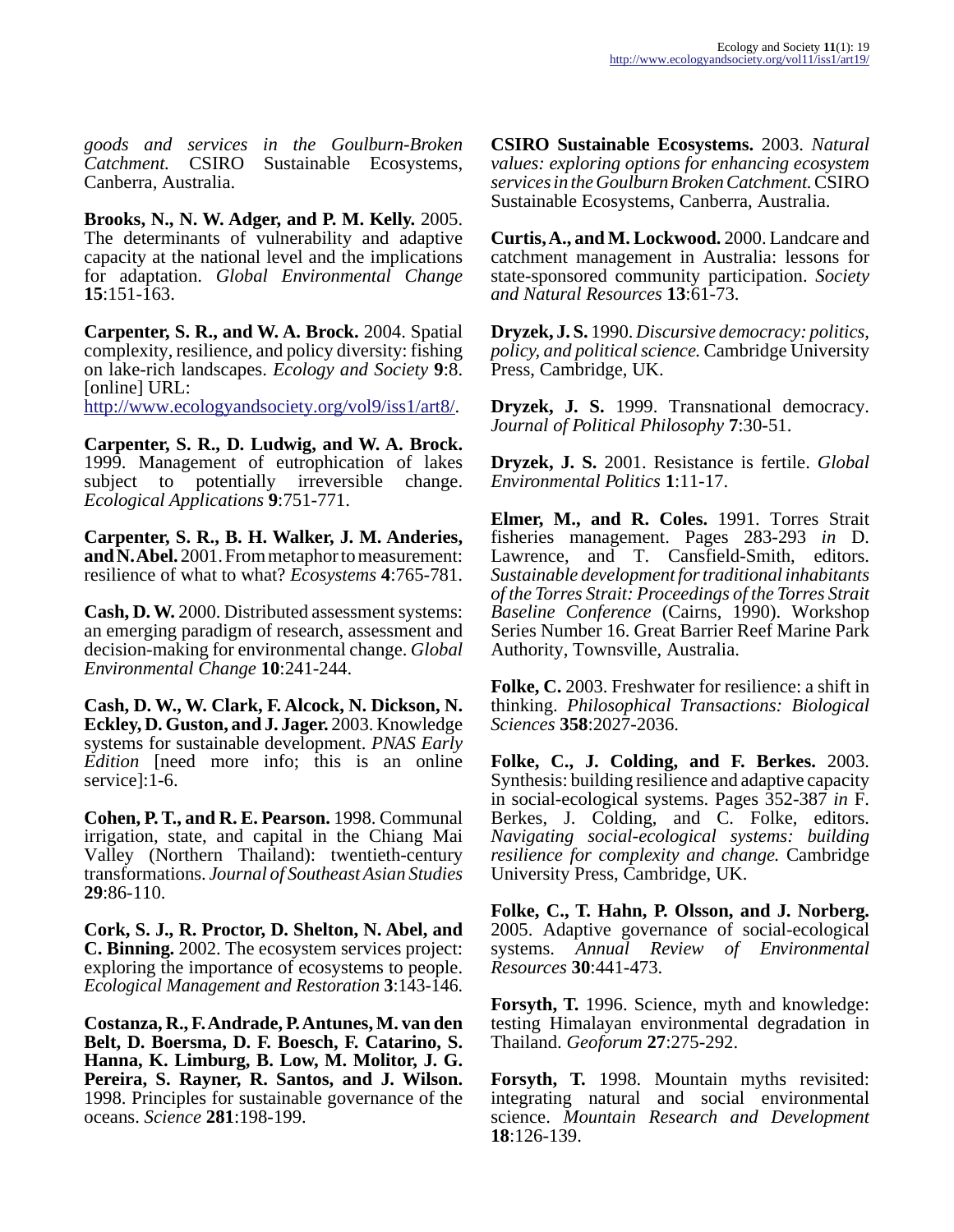**Forsyth, T.** 2003. *Critical political ecology: the politics of environmental science.* Routledge, London, UK.

**Garden, P., C. Chirangworapot, and L. Lebel.** 2005. *Knowledge in development: making ends meet in Omkoi, northern Thailand.* USER Working Paper WP-2005-14. Unit for Social and Environmental Research, Chiang Mai University, Chiang Mai, Thailand.

**Great Barrier Reef Marine Park Authority (GBRMPA).** 2004. *Facilitating the traditional use of marine resources.* Sea Country Number 11. GBRMPA, Townsville, Australia.

**Goldman, M.** 2004. Imperial science, imperial nature: environmental knowledge for the World (Bank). Pages 55-80 *in* S. Jasanoff, and M. L. Martello, editors. *Earthly politics: local and global environmental governance.* Massachusetts Institute of Technology, Cambridge, Massachusetts, USA.

**Gunderson, L. H.** 1999. Resilience, flexibility and adaptive management--antidotes for spurious certitude? *Conservation Ecology* **3**(1):7. [online] URL: <http://www.consecol.org/vol3/iss1/art7/>.

**Gunderson, L. H.** 2000. Ecological resilience in theory and application. *Annual Review of Ecology and Systematics* **31**:425-439.

**Gunderson, L. H., and C. S. Holling, editors.** 2002. *Panarchy: understanding transformations in human and natural systems.* Island Press, Washington, D.C., USA.

**Holling, C. S., editor.** 1978. *Adaptive environmental assesment and management.* John Wiley, New York, New York, USA.

**Holling, C. S.** 1986. The resilience of terrestrial ecosystems: local surprise and global change. Pages 292-317 *in* W. C. Clark and R. E. Munn, editors. *Sustainable development of the biosphere.* Cambridge University Press, Cambridge, UK.

**Holling, C. S.** 2001. Understanding the complexity of economic, ecological and social systems. *Ecosystems* **4**:390-405.

**Holling, C. S., and G. K. Meffe.** 1996. Command and control and the pathology of natural resource

management. *Conservation Biology* **10**:328-337.

**Imperial, M. T.** 1999. Institutional analysis and ecosystem-based management: the institutional analysis and development framework. Environmental Management **24**:449-465.

**International Association for Public Participation (IAP2).** 2004. *Code of ethics for public participation practitioners.* International Association for Public Participation, Denver, Colorado, USA.

**Jago, B., J. Day, L. Fernandes, L. Thompson, J. Hall, and K. Sampson.** 2004. *Bringing the Great Barrier Reef Marine Park zoning into the 21st century: an overview of the representative areas program.* Great Barrier Reef Marine Park Authority, Townsville, Australia.

**Janssen, M. A.** 2001. An exploratory integrated model to assess management of lake eutrophication. *Ecological Modelling* **140**:111-124.

**Jasanoff, S., and B. Wynne.** 1998. Science and decisionmaking. Pages 1-87 *in* S. Rayner, and E. L. Malone, editors. *Human choice and climate change: the societal framework.* Batelle Press, Columbus, Ohio, USA.

**Jodha, N. S.** 2001. *Life on the edge: sustaining agriculture and community resources in fragile environments.* Oxford University Press, New Delhi, India.

**Lanthrop, R. C., S. R. Carpenter, C. A. Stow, P. A. Soranno, and J. C. Panuska.** 1998. Phosphorus loading reductions needed to control blue-green algal blooms in Lake Mendota. *Canadian Journal of Fisheries and Aquatic Sciences* **55**:1169-1178.

**Lebel, L.** 2003. *Surrogates for assessing resilience of livelihood systems: an initial conceptual framework and illustration from the uplands of Northern Thailand.* USER Working Paper WP-2003-05. Unit for Social and Environmental Research, Chiang Mai University, Chiang Mai, Thailand.

**Lebel, L.** 2004. *The politics of scale in environmental assessment.* USER Working Paper WP-2004-07. Unit for Social and Environmental Research, Chiang Mai University, Chiang Mai, Thailand.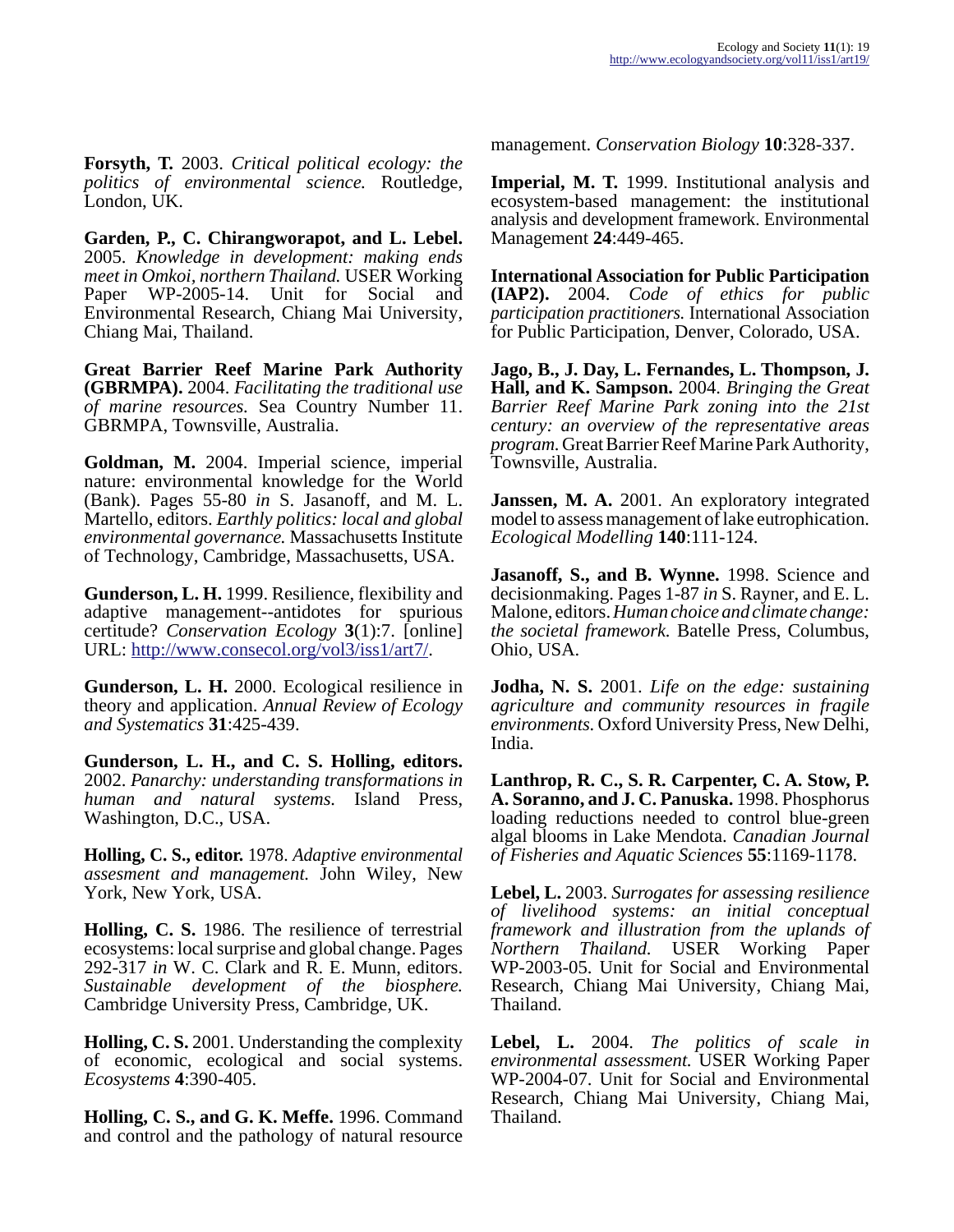**Lebel, L.** 2005. Institutional dynamics and interplay: critical processes for forest governance and sustainability in the mountain regions of northern Thailand. Pages 531-540 *in* U. M. Huber, H. K. M. Bugmann, and M. A. Reasoner, editors. *Global change and mountain regions: an overview of current knowledge.* Springer-Verlag, Berlin, Germany.

**Lebel, L., P. Garden, and M. Imamura.** 2005. Politics of scale, position and place in the governance of water resources in the Mekong region. *Ecology and Society* **10**(2): 18. [online] URL:

<http://www.ecologyandsociety.org/vol10/iss2/art18/> .

**Lebel, L., J. Manuta, P. Garden, D. Huaisai, S. Khrutmuang, and D. Totrakool.** 2004. *Urbanization in the Mae Nam Ping Basin: are transitions in the Chiang Mai-Lamphun corridor contributing to regional sustainability?* USER Working Paper WP-2004-02. Unit for Social and Environmental Research, Chiang Mai University, Chiang Mai, Thailand.

**Leeuwis, C.** 2000. Reconceptualising participation for sustainable rural development: towards a negotiation approach. *Development and Change* **31**:931-959.

**Light, S. S., L. H. Gunderson, and C. S. Holling.** 1995. The Everglades: evolution of management in a turbulent environment. Pages 103-168 *in* L. H. Gunderson, C. S. Holling, and S. S. Light, editors. *Barriers and bridges to the renewal of ecosystems and institutions.* Columbia University Press, New York, New York, USA.

**Low, N., and B. Gleeson.** 1998. *Justice, society, and nature: an exploration of political ecology.* Routledge, London, UK.

**Luangaramsri, P.** 1999. The ambiguity of watershed: the politics of people and conservation in northern Thailand, a case study of the Chom Thong conflict. *In* M. Colchester, and C. Erni, editors. *Indigenous peoples and protected areas in South and Southeast Asia.* IWGIA Document Number 97. International Work Group for Indigenous Affairs, Copenhagen, Denmark.

**Magnusson, S-E.** 2004. The changing perception of the wetlands in and around Kristianstad, Sweden:

from waterlogged areas toward a future water kingom, Kristianstads Vattenrike Biosphere Reserve. *Annals of the New York Academy of Sciences* **1023**:323-327.

**McGinnis, M., editor.** 1999. *Polycentric governance and development: readings from the Workshop in Political Theory and Policy Analysis.* University of Michigan Press, Lansing, Michigan, USA.

**Molle, F., Chatchom Chompadist, Thippawal Srijantr, and Jesda Keawkulaya.** 2001. *Dryseason water allocation and management in the Chao Phraya Delta.* Kasetsart University, Bangkok, Thailand.

**Nursey-Bray, M.** 2003. *Fishing for answers: the incorporation of indigenous knowledge in northern Australia: developing cross cultural literacy.* Fisheries Centre, University of British Columbia, Vancouver, British Columbia, Canada.

**Ogden, J. C., J. A. Browder, J. H. Gentile, L. H. Gunderson, R. Fennema, and J. Wang.** 1999. Environmental management scenarios: ecological implications. *Urban Ecosystems* **3**:279-303.

**Olsson, P., C. Folke, and T. Hahn.** 2004. Socialecological transformation for ecosystem management: the development of adaptive co-management of a wetland landscape in southern Sweden. *Ecology and Society* **9**(4):2. [online] URL: [http://www.ecologyandsociety.org/vol9/iss4/art2/.](http://www.ecologyandsociety.org/vol9/iss4/art2/)

**Ostrom, E.** 1990. *Governing the commons.* Cambridge University Press, Cambridge, UK.

**Ostrom, E.** 1999. Coping with tragedies of the commons. *Annual Review of Political Science* **2**:493-535.

**Ostrom, E.** 2003. How types of goods and property rights jointly affect collective action. *Journal of Theoretical Politics* **15**:239-270.

**Ostrom, E.** 2005. *Understanding institutional diversity.* Princeton University Press, Princeton, New Jersey, USA.

**Pahl-Wostl, C., and M. Hare.** 2004. Processes of social learning in integrated resources management. *Journal of Community and Applied Social Psychology* **14**:193-206.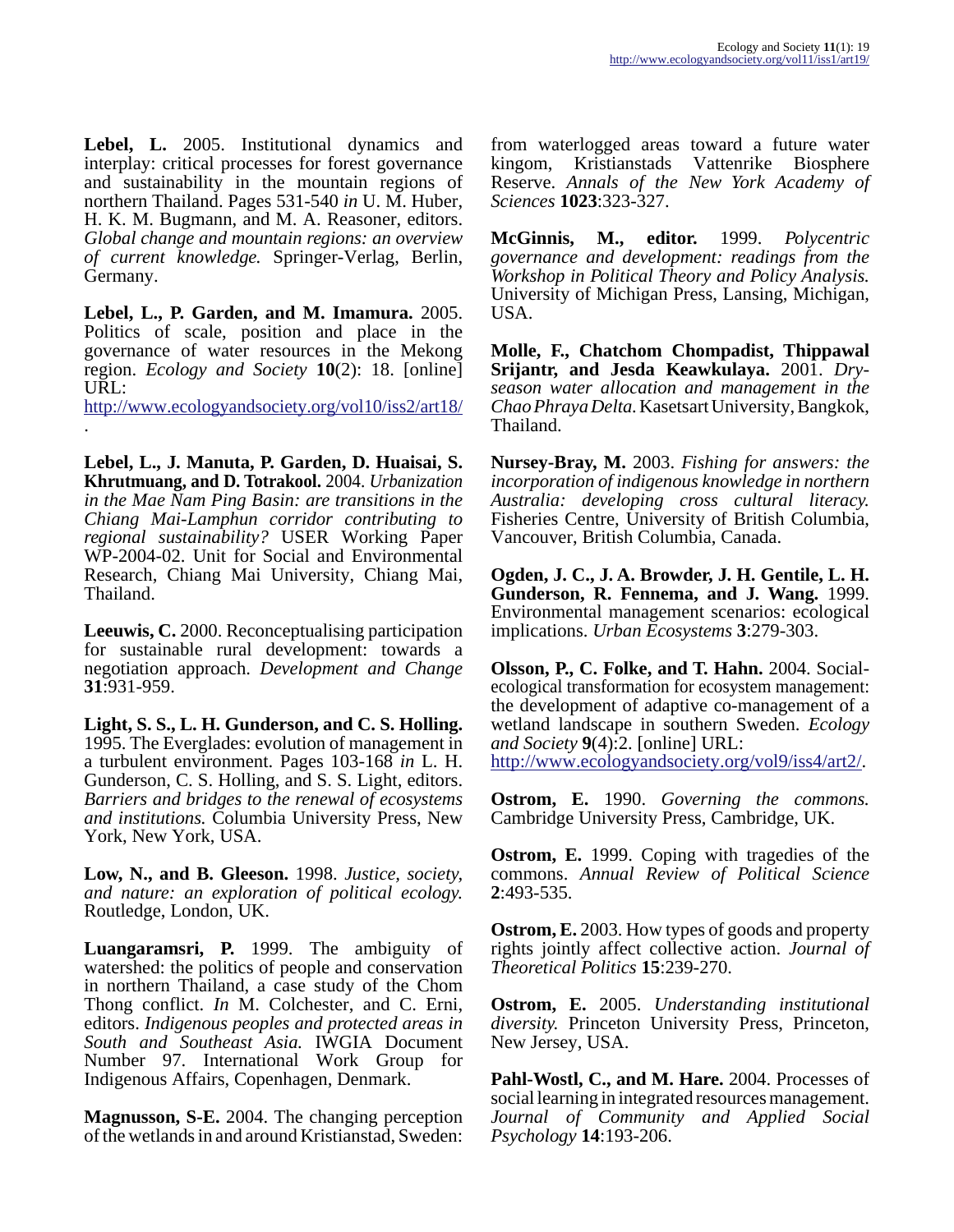Pannell, D. J. 2002. Dryland salinity: economic, scientific, social and policy dimensions. *Australian Journal of Agricultural and Resource Economics* **45**:517-546.

**Pearson, R.** 1999. *A political economy analysis of the impact of agrarian change and urbanisation on communal irrigation systems in the Chiang Mai valley, northern Thailand.* Department of Anthropology. Macquarie University, Sydney, Australia.

**Peterson, G. D.** 2000. Political ecology and ecological resilience: an integration of human and ecological dynamics. *Ecological Economics* **35**:323-336.

**Peterson, G. D., T. D. J. Beard, B. Beisner, E. Bennett, S. R. Carpenter, G. S. Cumming, C. L. Dent, and T. D. Havlicek.** 2003. Assessing future ecosystem services: a case study of the Northern Highlands Lake District, Wisconsin. *Conservation Ecology* **7**(2):1. [online] URL: [http://www.consecol.org/vol7/iss2/art1/.](http://www.consecol.org/vol7/iss2/art1/)

**Rayner, S.** 2003. Democracy in the age of assessment: reflections on the roles of expertise and democracy in public-sector decision making. *Science and Public Policy* **30**:163-170.

**Ribot, J. C.** 2002. *African decentralization: local actors, powers and accountability.* Democracy, Goverance and Human Rights Paper Number 8. United Nations Research Institute for Social Development, Geneva, Switzerland.

**Robichaud, D., and G. A. Rose.** 2004. Migratory behaviour and range in Atlantic cod: inference from a century of tagging. *Fish and Fisheries* **5**:185-214.

**Roling, N.** 2002. Moving beyond the aggregation of individual preferences. Pages 25-47 in C. Leeuwis and R. Pyburn, editors. *Wheelbarrows full of frogs: social learning in rural resource management.* Koninklijke Van Gorcum, Assen, The Netherlands.

**Rowe, G., and L. J. Frewer.** 2004. Evaluating public-participation exercises: a research agenda. *Science, Technology and Human Values* **29**:512-556.

**Santasombat, Y.** 2004. Karen cultural capital and the political economy of symbolic power. *Asian*

*Ethnicity* **5**:105-120.

**Sayer, J., and B. Campbell.** 2004. *The science of sustainable development: local livelihoods and the global environment.* Cambridge University Press, Cambridge, UK.

**Scheffer, M., and S. R. Carpenter.** 2003. Catastrophic regime shifts in ecosystems: linking theory to observation. *Trends in Ecology and Evolution* **18**:648-656.

**Schusler, T. M., D. J. Decker, and M. J. Pfeffer.** 2003. Social learning for collaborative natural resource management. *Society and Natural Resources* **15**:309-326.

**Silver, C.** 2003. Do the donors have it right? Decentralization and changing local governance in Indonesia. *Annals of Regional Science* **37**:421-434.

**Smith, J., K. Obidzinski, Subarudi, and I. Suramenggala.** 2003. Illegal logging, collusive corruption and fragmented governments in Kalimantan, Indonesia. *International Forestry Review* **5**:293-302.

**Social Learning Group.** 2001. *Learning to manage global environmental risks: a comparative history of social responses to climate change, ozone depletion and acid rain.* MIT Press, Cambridge, Massachusetts, USA.

**St. Martin, K.** 2001. Making space for community resource management in fisheries. *Annals of the Association of American Geographers* **91**:122-142.

**Steelman, T. A., and R. L. Wallace.** 2001. Property rights and property wrongs: why context matters in fisheries management. *Policy Sciences* **34**:367-379.

**Swyngedouw, E., and N. C. Heynen.** 2003. Urban political ecology, justice and the politics of scale. *Antipode* **35**:898-918.

**Thomas, D. E.** 2005. *Developing organizational models in pilot sub-basins: an interim report to Office of Natural Resources and Environmental Policy and Planning, Ministry of Natural Resources and Environment.* World Agroforestry Centre, Chiang Mai, Thailand.

**Thomas, D. E., Pornchai Preechapany, and Pornwilai Saipothong.** 2004. *Landscape agroforestry*